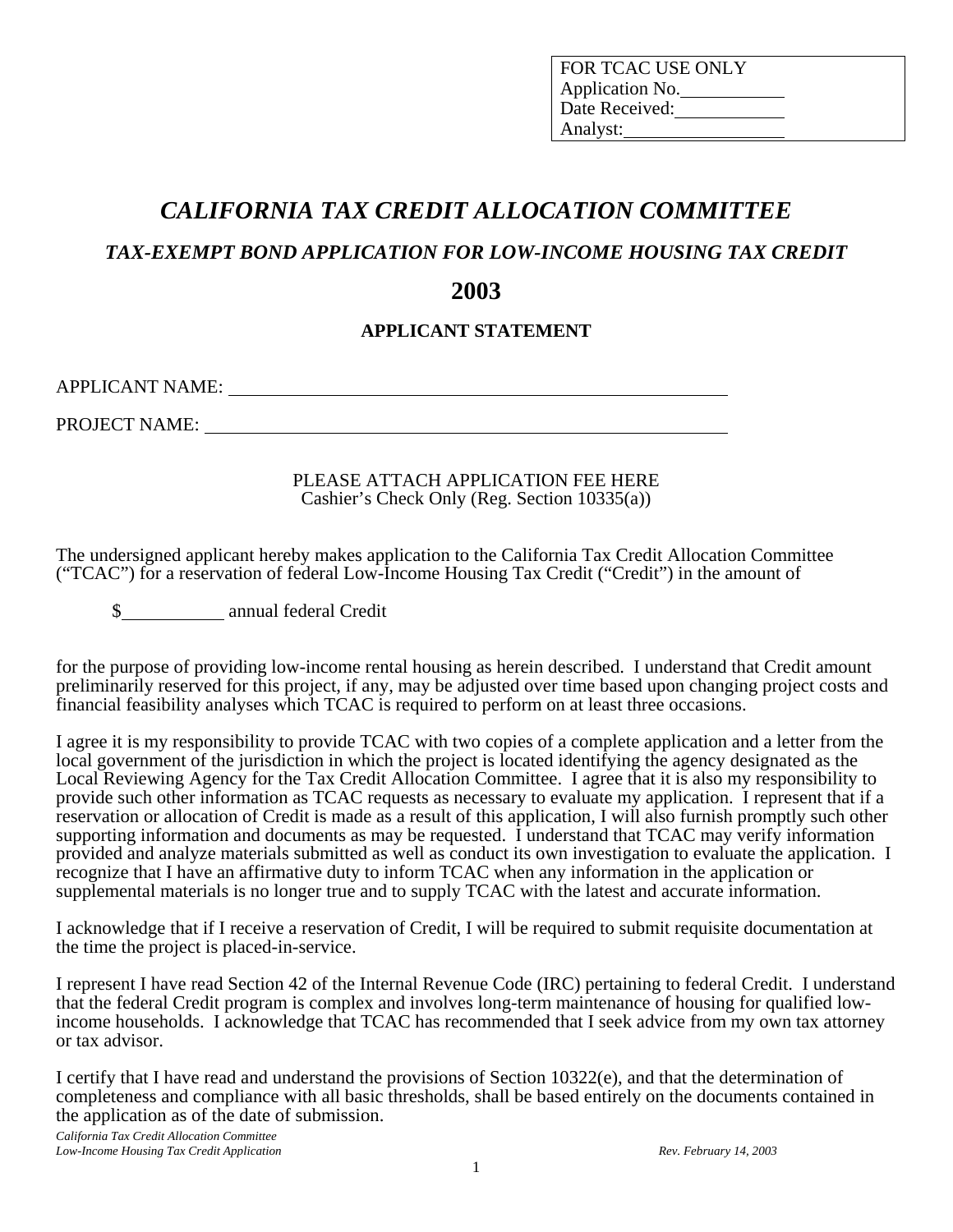I agree to hold TCAC, its members, officers, agents, and employees harmless from any matters arising out of or related to the Credit program.

I agree that TCAC will determine the Credit amount to comply with requirements of IRC Section 42 but that TCAC in no way warrants the feasibility or viability of the project to anyone for any purpose. I acknowledge that TCAC makes no representation regarding the effect of any tax Credit which may be allocated and makes no representation regarding the ability to claim any Credit which may be allocated.

I acknowledge that all materials and requirements are subject to change by enactment of federal or state legislation or promulgation of regulations.

In carrying out the development and operation of the project, I agree to comply with all applicable federal and state laws regarding unlawful discrimination and will abide by all Credit program requirements, rules, and regulations.

I acknowledge that the federal Credit program is not an entitlement program and that my application will be evaluated based on the Credit statutes, regulations, and the Qualified Allocation Plan adopted by TCAC which identify the priorities and other standards which will be employed to evaluate applications.

I acknowledge that an award of federal Credit does not guarantee that the project will qualify for tax Credit. Both federal law and the state law require that various requirements be met on an ongoing basis. I agree that compliance with these requirements is the responsibility of the applicant.

I acknowledge that the information submitted to TCAC in this application or supplemental thereto may be subject to the Public Records Act or other disclosure. I understand that TCAC may make such information public.

I acknowledge that if I obtain an allocation of federal Credit, I will be required to enter into a regulatory contract that will contain, among other things, all the conditions under which the Credit was provided including the selection criteria delineated in this application.

I declare under penalty of perjury that the information contained in the application, exhibits, attachments, and any further or supplemental documentation is true and correct to the best of my knowledge and belief. I understand that misrepresentation may result in cancellation of a Credit reservation, notification of the Internal Revenue Service and the Franchise Tax Board, and other actions which TCAC is authorized to take pursuant to California Health and Safety Code Section 50199.22 or under general authority of state law.

I certify that I believe that the project can be completed within the development budget and the development timetable set forth (which timetable is in conformance with TCAC rules and regulations) and can be operated in the manner proposed within the operating budget set forth.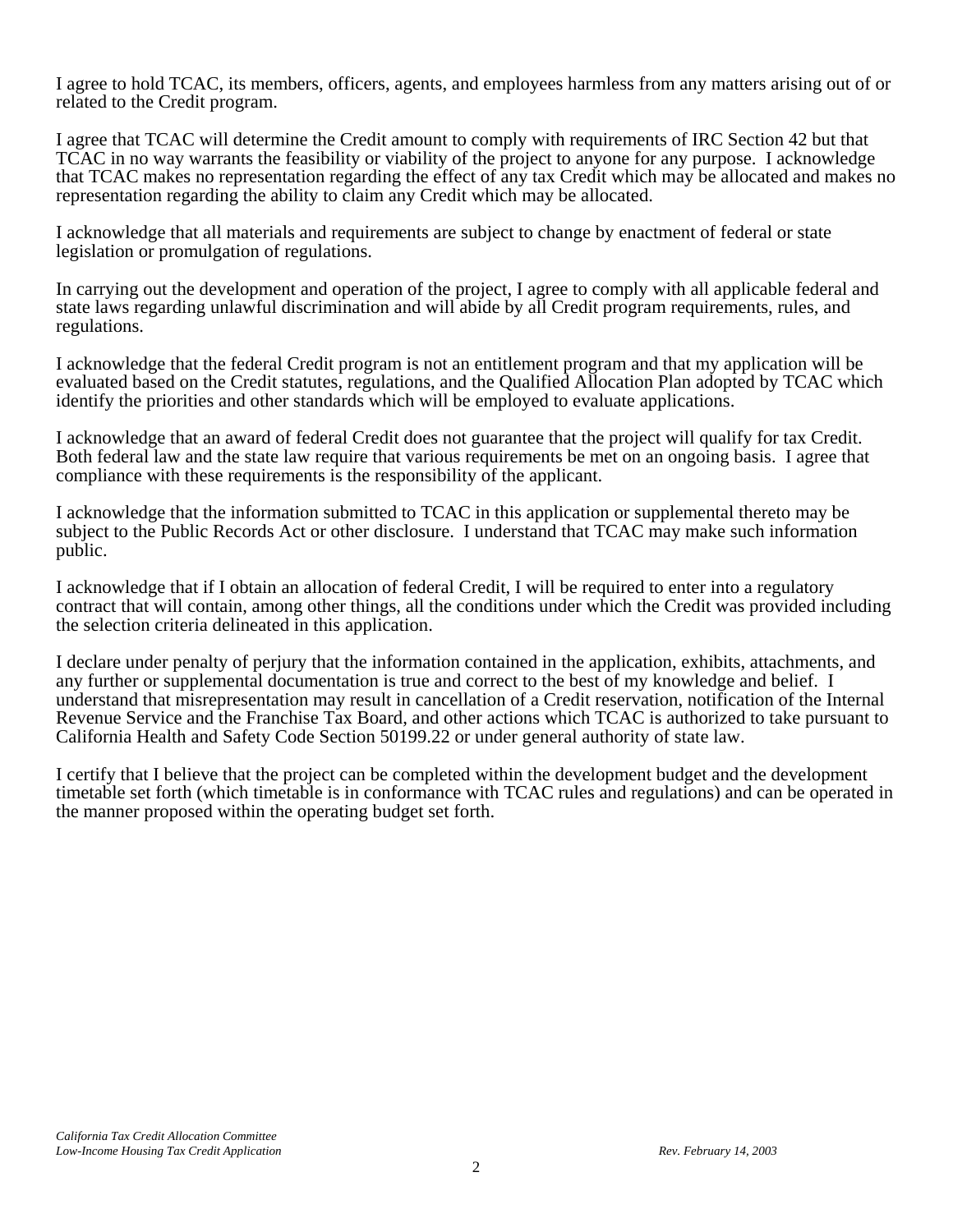I agree that TCAC is not responsible for actions taken by the applicant in reliance on a prospective Credit reservation or allocation.

Dated this day of , 2003 at

**California.** California.

 $By:$ 

(Original Signature)

(Typed or printed name)

(Title)

### ACKNOWLEDGMENT

### STATE OF CALIFORNIA

COUNTY OF

On this \_\_\_\_\_\_\_\_ day of \_\_\_\_\_\_\_\_\_\_ in the year \_\_\_\_\_\_\_\_\_\_\_\_\_\_\_\_\_\_\_before me, \_\_\_\_\_\_\_\_\_\_\_\_\_\_\_\_\_\_\_\_personally appeared **personally known to me (or proved to me on the basis of satisfactory** evidence) to be the person(s) whose name(s) is/are subscribed to the within instrument and acknowledged to me that he/she/they executed the same in his/her/their authorized capacity, and that by his/her/their signature(s) on the instrument the person(s), or the entity upon behalf of which the person(s) acted, executed the instrument.

[NOTARY SEAL]

Notary Public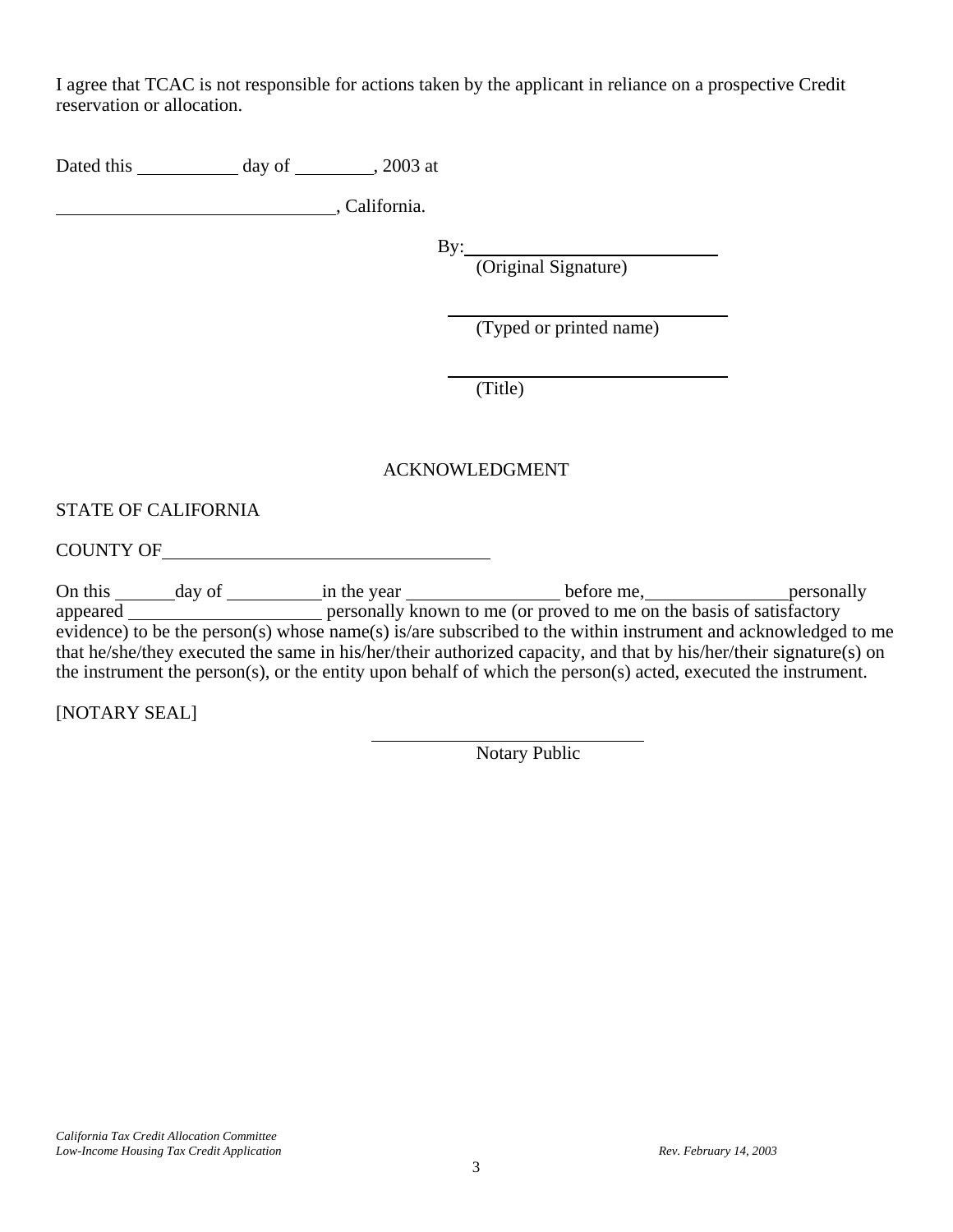# *CALIFORNIA TAX CREDIT ALLOCATION COMMITTEE*

# *APPLICATION FOR LOW-INCOME HOUSING TAX CREDIT*

**IDENTIFICATION OF LOCAL JURISDICTION CHIEF EXECUTIVE OFFICER**  (Reg. Section 10322(h)(16))

| Chief Executive Officer: |  |
|--------------------------|--|
|                          |  |
|                          |  |
| City:                    |  |
| Zip Code:                |  |
| Phone Number:            |  |
|                          |  |

**Please attach a copy of Attachment 12, Construction and Design Description, to this page.**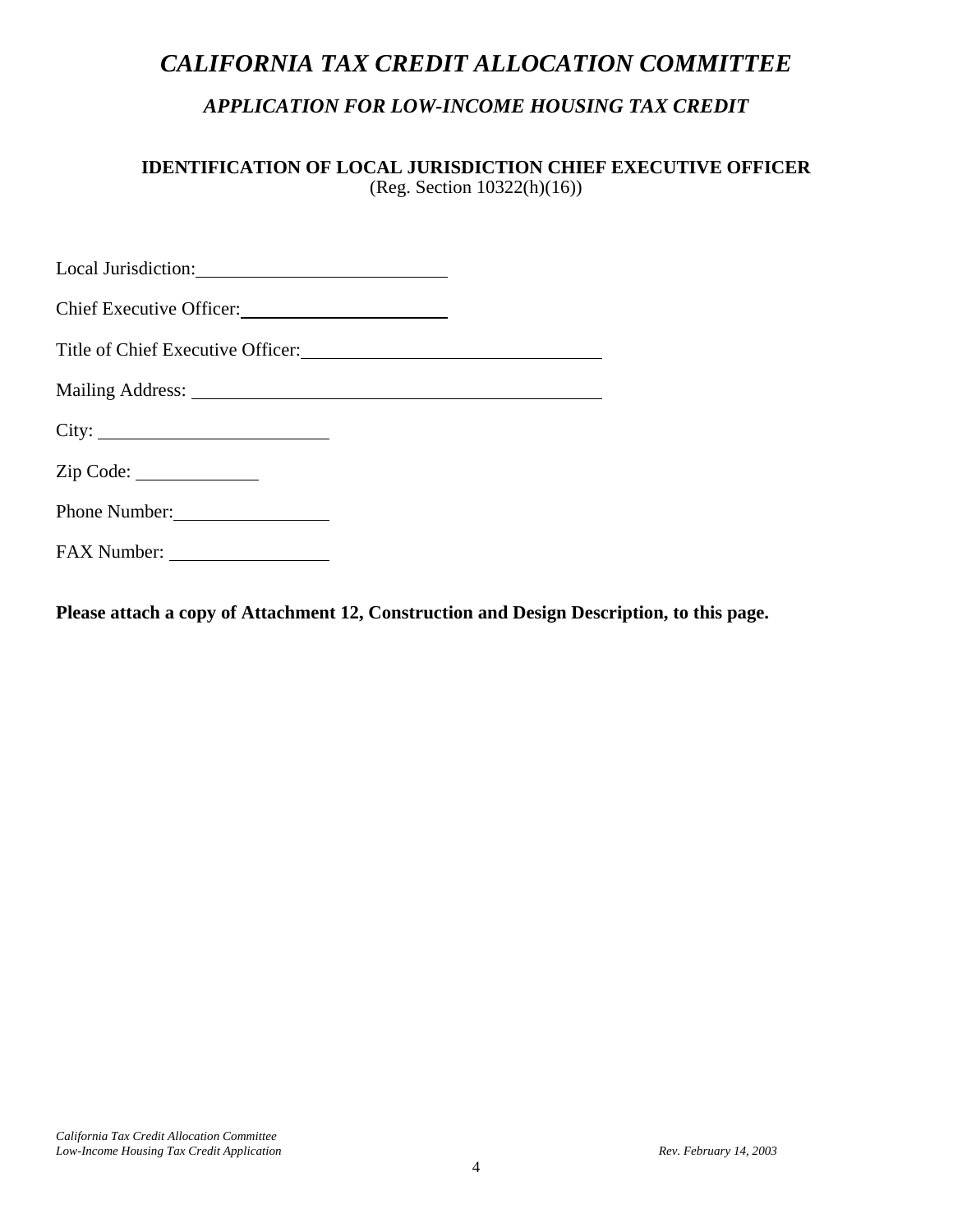# *CALIFORNIA TAX CREDIT ALLOCATION COMMITTEE TAX-EXEMPT BOND APPLICATION FOR LOW-INCOME HOUSING TAX CREDIT*

# **PART I. GENERAL AND SUMMARY INFORMATION**

|                | <b>Application Type</b>                                                                                                                                                                                                                |                  |              |                                    |         |
|----------------|----------------------------------------------------------------------------------------------------------------------------------------------------------------------------------------------------------------------------------------|------------------|--------------|------------------------------------|---------|
|                | <b>Preliminary Reservation</b>                                                                                                                                                                                                         |                  |              | <b>Re-Application</b>              |         |
|                | <b>Placed in Service</b>                                                                                                                                                                                                               |                  |              | TCAC #CA                           |         |
|                |                                                                                                                                                                                                                                        |                  |              | <b>Amount Currently Allocated:</b> |         |
|                |                                                                                                                                                                                                                                        |                  |              | Federal Credit \$                  |         |
|                |                                                                                                                                                                                                                                        |                  |              | State Credit \$                    |         |
|                |                                                                                                                                                                                                                                        |                  |              |                                    |         |
| <b>B.</b>      | Project                                                                                                                                                                                                                                |                  |              |                                    |         |
|                |                                                                                                                                                                                                                                        |                  |              |                                    |         |
|                |                                                                                                                                                                                                                                        |                  |              |                                    |         |
|                | $City: \_\_\_\_\_\_$ County: $\_\_\_\_\_\_\_\_\_\_$                                                                                                                                                                                    |                  |              |                                    |         |
|                | Zip Code: Census Tract:                                                                                                                                                                                                                |                  |              |                                    |         |
|                | Assessor's Parcel Number:<br><u>Letter and the set of the set of the set of the set of the set of the set of the set of the set of the set of the set of the set of the set of the set of the set of the set of the set of the set</u> |                  |              |                                    |         |
|                | Project is located in a DDA or Qualified Census Tract.                                                                                                                                                                                 |                  |              |                                    |         |
|                |                                                                                                                                                                                                                                        |                  |              |                                    |         |
|                |                                                                                                                                                                                                                                        |                  |              |                                    |         |
|                | State Senate District:                                                                                                                                                                                                                 |                  |              |                                    |         |
|                |                                                                                                                                                                                                                                        |                  |              |                                    |         |
|                | <b>Credit Amounts Requested</b>                                                                                                                                                                                                        |                  |              |                                    |         |
|                |                                                                                                                                                                                                                                        | Federal (annual) |              |                                    |         |
|                | Federal Only                                                                                                                                                                                                                           |                  | $\sim$       |                                    |         |
|                |                                                                                                                                                                                                                                        |                  |              |                                    |         |
|                | <b>Federal Minimum Set-Aside Election</b> (IRC Sec. $42(g)(1)$ and Sec. $142(d)(4)$ )                                                                                                                                                  |                  |              |                                    |         |
|                | 20%/50% Test                                                                                                                                                                                                                           |                  | 40%/60% Test |                                    |         |
| C.<br>D.<br>Е. | <b>Housing Type Selection</b>                                                                                                                                                                                                          |                  |              |                                    |         |
|                |                                                                                                                                                                                                                                        |                  |              |                                    |         |
|                | Large Family                                                                                                                                                                                                                           |                  | At-Risk      |                                    | Seniors |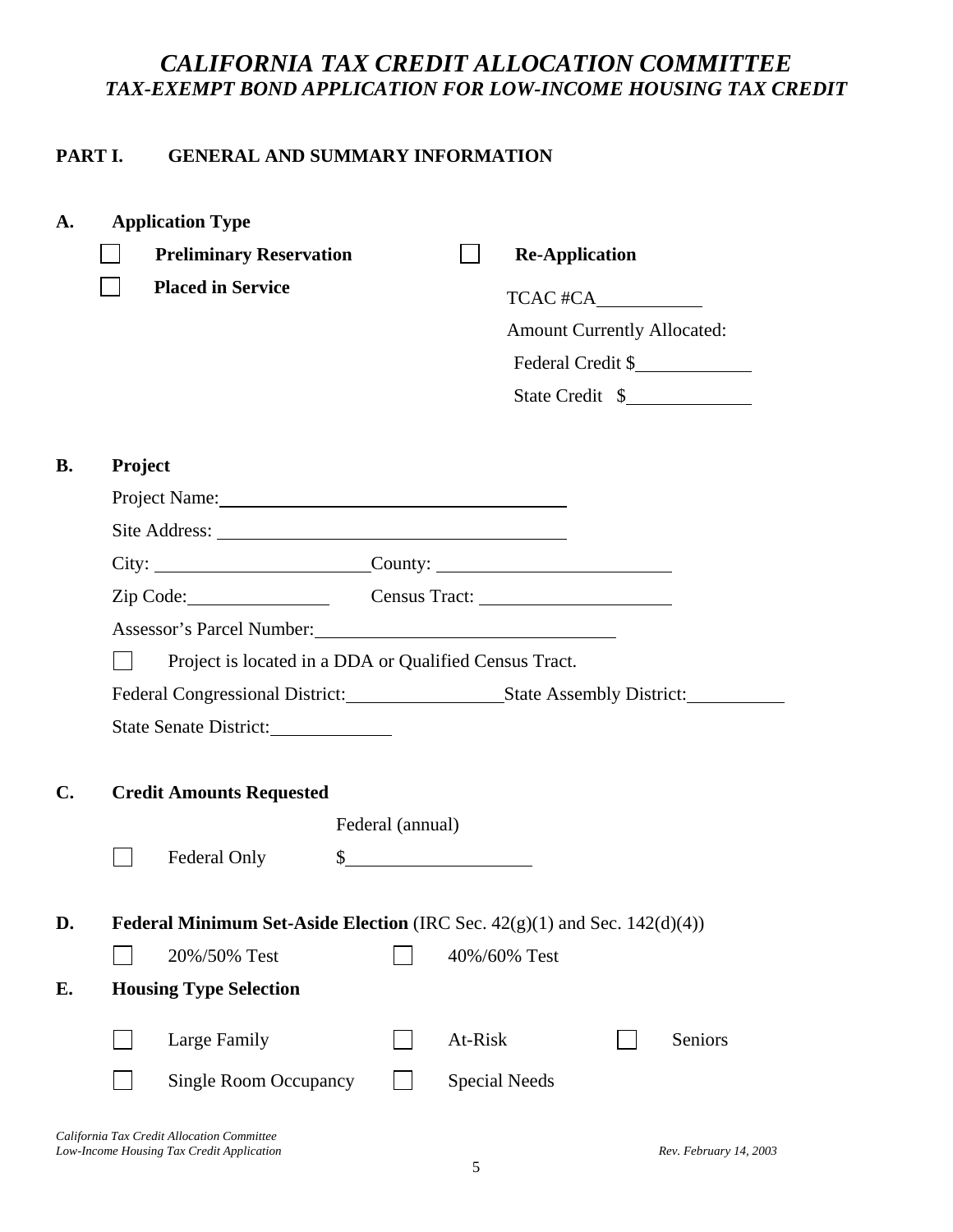| F. | Tax-Exempt Bond Financing (Reg. Section 10326)                                                                                |  |  |  |
|----|-------------------------------------------------------------------------------------------------------------------------------|--|--|--|
|    | Will project receive tax-exempt bond financing for more than 50% of the aggregate basis of the                                |  |  |  |
|    | building(s) (including land) in the project? (IRC Sec. $42(h)(4)$ ) $\Box$ Yes $\Box$ No                                      |  |  |  |
|    | Percentage of aggregate basis financed by the bonds? (Reg. Section 10326(e)(2)) ____________________<br>$\%$                  |  |  |  |
|    | If Yes, Estimated Date of Bond Issuance (Reg. Section 10326(e)(2)):                                                           |  |  |  |
|    | Name of Bond Issuer (Reg. Section 10326(e)(1)): _________________________________                                             |  |  |  |
|    | <b>CDLAC Allocation?</b><br>$\Box$ Yes $\Box$ No                                                                              |  |  |  |
|    |                                                                                                                               |  |  |  |
|    |                                                                                                                               |  |  |  |
|    | Will project have Credit Enhancement?<br>Yes<br><b>No</b>                                                                     |  |  |  |
|    | If yes, identify the entity providing the Credit Enhancement:                                                                 |  |  |  |
|    |                                                                                                                               |  |  |  |
|    | $\begin{tabular}{ c c c c } \hline \quad \quad & \quad \quad & \quad \quad & \quad \quad \\ \hline \end{tabular}$<br>Phone: ( |  |  |  |
|    | What type of enhancement is being provided?<br><b>FHA Insurance</b> (specify)                                                 |  |  |  |
|    | <b>Private Mortgage Insurance (specify)</b>                                                                                   |  |  |  |
|    | Letter(s) of Credit (specify)                                                                                                 |  |  |  |
|    | <b>Other</b> (specify)                                                                                                        |  |  |  |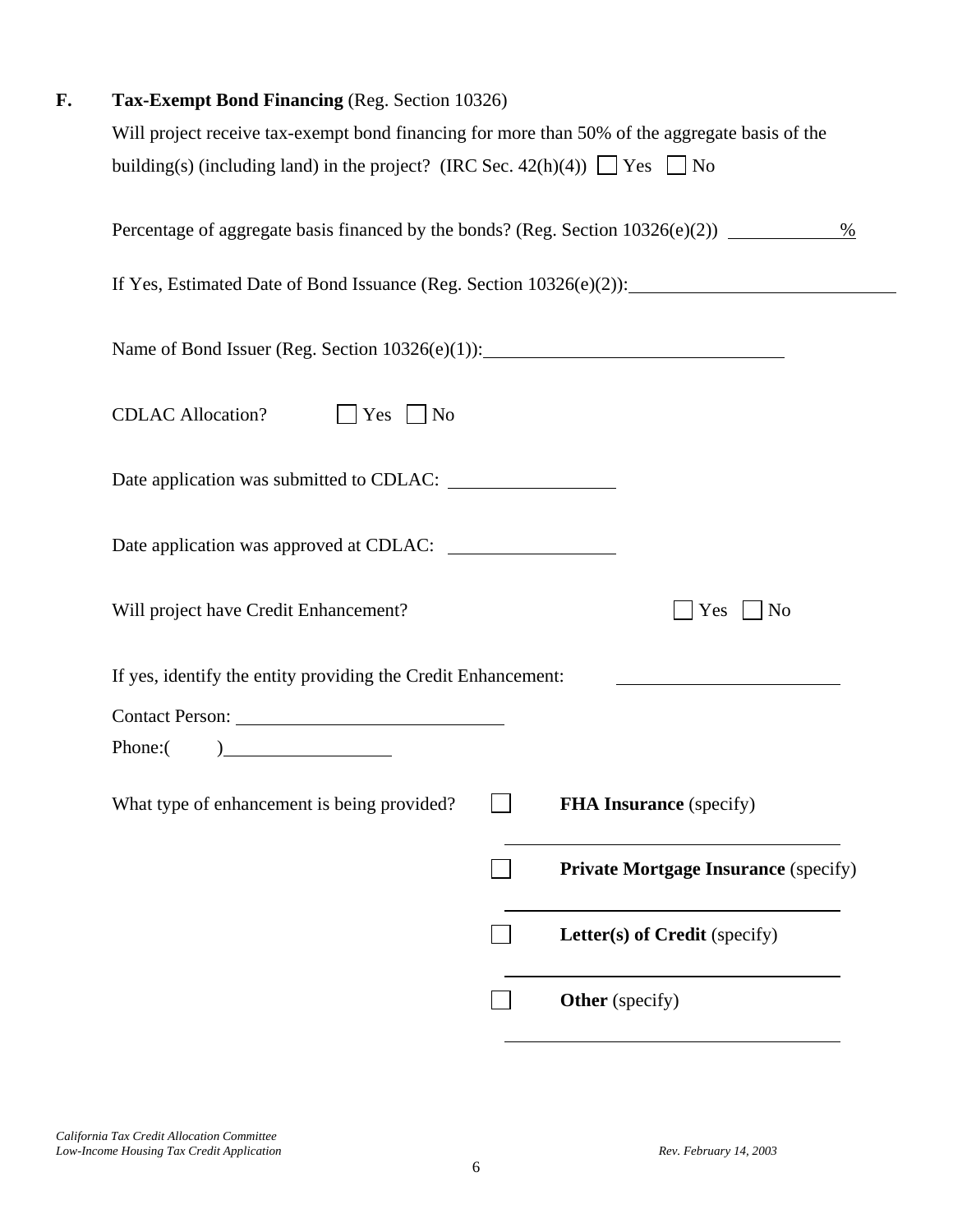# **E. Threshold Basis Limit-Refer to Application Supplement (Reg. Section 10327(c)(5))**

| <b>Unit Size</b>                           | <b>Unit Basis Limit</b>                                                                                                    | <b>No. Of Units</b>                                                                                                                                                                                                                                        | <b>Basis X No. Of</b>                               |
|--------------------------------------------|----------------------------------------------------------------------------------------------------------------------------|------------------------------------------------------------------------------------------------------------------------------------------------------------------------------------------------------------------------------------------------------------|-----------------------------------------------------|
|                                            |                                                                                                                            |                                                                                                                                                                                                                                                            | <b>Units</b>                                        |
|                                            |                                                                                                                            |                                                                                                                                                                                                                                                            | \$                                                  |
|                                            |                                                                                                                            |                                                                                                                                                                                                                                                            | \$                                                  |
|                                            |                                                                                                                            |                                                                                                                                                                                                                                                            | $\mathcal{S}$                                       |
|                                            |                                                                                                                            |                                                                                                                                                                                                                                                            | \$                                                  |
|                                            |                                                                                                                            |                                                                                                                                                                                                                                                            | \$                                                  |
|                                            |                                                                                                                            | <b>TOTAL</b> = Threshold Basis Limit. Note: All adjustments below are                                                                                                                                                                                      | \$                                                  |
|                                            | derived/calculated from this figure, except local impact fees.                                                             |                                                                                                                                                                                                                                                            |                                                     |
| prevailing wages. Attachment 17B           |                                                                                                                            | *(a)Plus (+)12% basis adjustment for projects required to pay state or federal                                                                                                                                                                             | \$                                                  |
| <b>Attachment 17B(i)</b>                   |                                                                                                                            | $*(b)$ Plus (+) 7% basis adjustment for new construction projects which are required<br>to provide parking beneath residential units (but not "tuck under" parking).                                                                                       | $\mathcal{S}$                                       |
| development. Attachment 17B(ii)            |                                                                                                                            | $*(c)$ Plus (+) 2% basis adjustment for projects where a day care center is part of the                                                                                                                                                                    | $\mathcal{S}$                                       |
| for Special Needs populations.             |                                                                                                                            | $*(d)$ Plus (+) 2% basis adjustment for projects where 100 percent of the units are                                                                                                                                                                        | $\mathcal{S}$                                       |
|                                            |                                                                                                                            | **(e) Plus (+) 4% basis adjustment for projects which incorporate three or more<br>energy efficiency/ resource conservation/ indoor air quality items listed on page 8.<br>(Please indicate which items are being included in the project). Attachment 17C | $\mathcal{S}$                                       |
|                                            | mitigation as certified by the project architect. Attachment 17D                                                           | (f) Plus $(+)$ up to a 15% basis adjustment for projects requiring seismic upgrading<br>of existing structures, and/ or projects requiring toxic or other environmental                                                                                    | $\mathcal{S}$                                       |
|                                            |                                                                                                                            | (g) Plus $(+)$ , at the discretion of the Executive Director, up to a maximum 5% basis<br>adjustment for projects that include distributive energy technologies such as<br>microturbines and/or renewable energy sources such as solar. Attachment 17E     | $\mathcal{S}$                                       |
|                                            | entities (Regulation Section 10322(kk) $\&$ 10302(s)<br>(Certification from local entities assessing fees attach. #17A(i)) | Plus (+) local development impact fees required to be paid to local government                                                                                                                                                                             | \$                                                  |
| the units are tax-credit restricted units. |                                                                                                                            | ***Plus (+) 40% addition for projects that are located in a federally designated<br>difficult to develop areas or qualified census tracts, or 60% where 50% or more of                                                                                     | $\mathcal{S}$<br><b>Census Tract</b><br>Number      |
| the units are tax-credit restricted units. |                                                                                                                            | ***Plus (+) 60% addition for projects that are not located in a federally designated<br>difficult to develop areas or qualified census tracts, or 80% where 50% or more of                                                                                 | $\mathbf{\hat{S}}$<br><b>Census Tract</b><br>Number |
| $=$ Adjusted Threshold Basis Limit         |                                                                                                                            |                                                                                                                                                                                                                                                            | \$                                                  |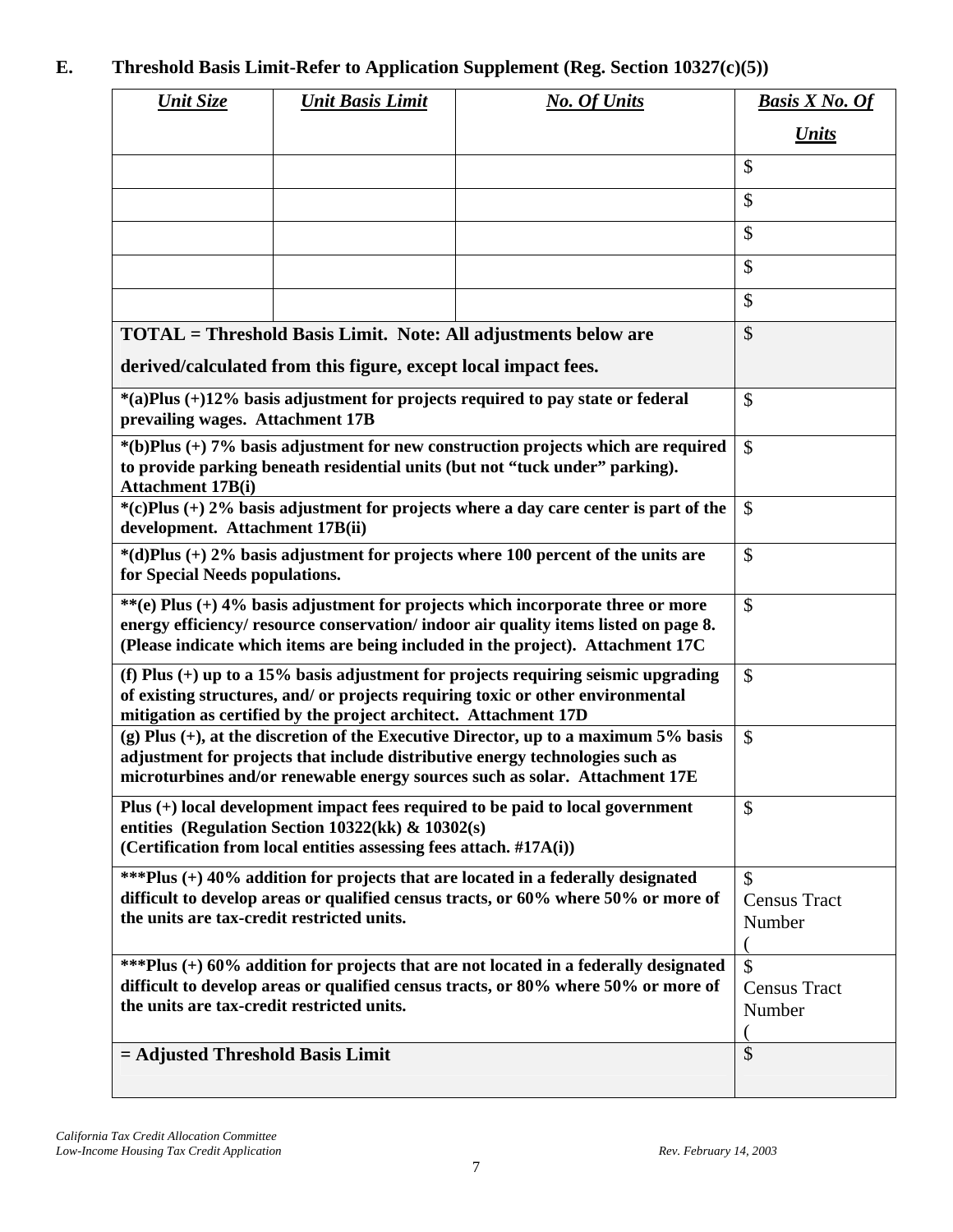#### • **\*For items (a)-(d) the maximum increase to the unadjusted basis shall not exceed 20% collectively.**

- \*\* If the project includes characteristics set forth on this page, adjust the Threshold Basis Limit upward accordingly as stated above. Please provide documentation, as required by Reg. Section  $10327(c)(5)$  and check the applicable features that apply to the proposed project.
- \*\*\*Tax-exempt bond application projects may increase the threshold basis limits up to 40% (or 60% if more than 50% of the project's units are tax-credit units) for being located in a federally designated difficult to develop areas or qualified census tracts *or* up to 60% (or 80% more than 50% of the project's units are tax credit units) for projects not located in federally designated difficult to develop areas or qualified census tracts in addition to the other adjustments permitted under these regulations. These increases will be available to the extent the applicant agrees to maintain the affordability period of the project for 55 years.

**Item (e) features** (Check applicable features that apply to your project)

Exceed Title 24 standards by at least  $20\%$ . Use Energy Star rated refrigerators, dishwashers, clothes washers, furnaces and air conditioners. Use gas ovens, stoves and clothes dryers.  $\Box$  Use tankless hot water heaters. Use linoleum or ceramic tile for all kitchens and bathrooms (where low toxic adhesives or backing is also used). Use natural fiber woven carpet, recycled-content carpet, recycled carpet tiles, cork, bamboo, linoleum or hardwood floors in living rooms and bathrooms (where low toxic adhesives or backing is also used). Use Energy Star rated roofs. **Provide hard wiring for computers in each unit.**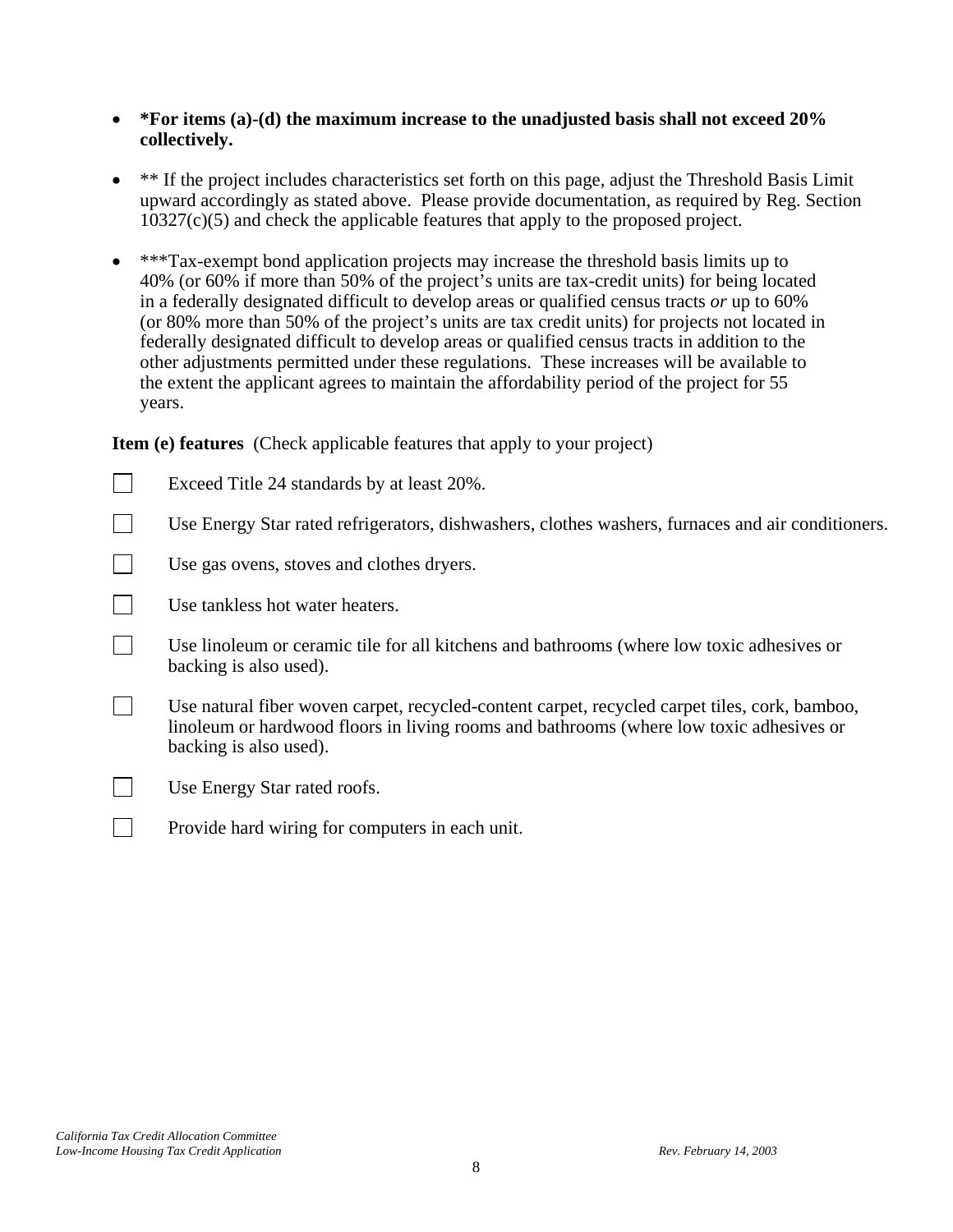# **PART II. APPLICANT INFORMATION**

| <b>Identify Applicant</b>                        |                                                                                                                                                                                                                               |               |                                        |
|--------------------------------------------------|-------------------------------------------------------------------------------------------------------------------------------------------------------------------------------------------------------------------------------|---------------|----------------------------------------|
|                                                  | Applicant is current owner and will retain ownership.                                                                                                                                                                         |               |                                        |
|                                                  | Applicant is the project developer and will be part of the final ownership entity for the project.                                                                                                                            |               |                                        |
|                                                  | Applicant is the project developer and will not be part of the final ownership entity for the                                                                                                                                 |               |                                        |
| project.                                         |                                                                                                                                                                                                                               |               |                                        |
|                                                  |                                                                                                                                                                                                                               |               |                                        |
|                                                  | Applicant Name: 1988                                                                                                                                                                                                          |               |                                        |
|                                                  | Street Address: No. 2016. The Street Address:                                                                                                                                                                                 |               |                                        |
|                                                  | City: City: City: City: City: City: City: City: City: City: City: City: City: City: City: City: City: City: City: City: City: City: City: City: City: City: City: City: City: City: City: City: City: City: City: City: City: |               |                                        |
| Contact Person: 2008                             |                                                                                                                                                                                                                               |               |                                        |
|                                                  | Phone: $( )$ FAX: $( )$                                                                                                                                                                                                       |               |                                        |
|                                                  |                                                                                                                                                                                                                               |               |                                        |
| <b>Status of Ownership Entity</b>                |                                                                                                                                                                                                                               |               |                                        |
| Currently exists                                 | and the property<br>To be formed, estimated date:<br>Federal I.D. No. or Individual's Social Security No.: 1996                                                                                                               |               |                                        |
|                                                  | Name of General Partner(s) or Principal Owner(s)                                                                                                                                                                              |               |                                        |
|                                                  |                                                                                                                                                                                                                               | Nonprofit     |                                        |
|                                                  |                                                                                                                                                                                                                               | Nonprofit     |                                        |
|                                                  |                                                                                                                                                                                                                               | Nonprofit     | For Profit<br>For Profit<br>For Profit |
|                                                  |                                                                                                                                                                                                                               |               |                                        |
|                                                  | <b>General Partner(s) or Principal Owner(s) Type?</b>                                                                                                                                                                         |               |                                        |
| Nonprofit<br>$\blacksquare$                      | For Profit                                                                                                                                                                                                                    | Joint Venture |                                        |
| <b>Contact Person During Application Process</b> |                                                                                                                                                                                                                               |               |                                        |
|                                                  |                                                                                                                                                                                                                               |               |                                        |
|                                                  |                                                                                                                                                                                                                               |               |                                        |
|                                                  | Company: 2000 Company:                                                                                                                                                                                                        |               |                                        |
|                                                  | Street Address: New York Changes and Street Address:                                                                                                                                                                          |               |                                        |
|                                                  |                                                                                                                                                                                                                               |               |                                        |
|                                                  | Phone: $( )$ FAX: $( )$                                                                                                                                                                                                       |               |                                        |

*California Tax Credit Allocation Committee Low-Income Housing Tax Credit Application*  $\mathbb{R}^p$  *Rev. February 14, 2003 Rev. February 14, 2003*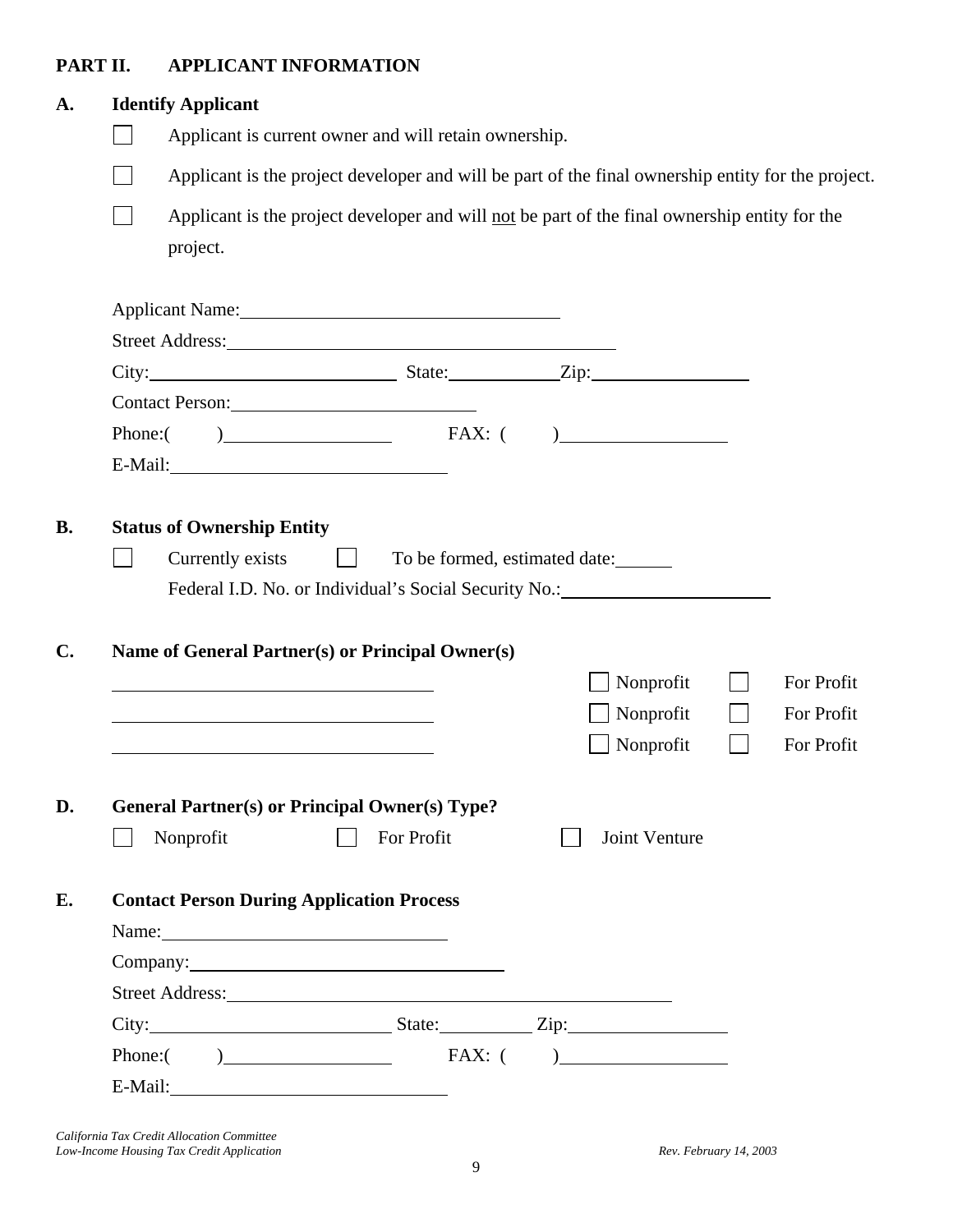### **PART III. THE DEVELOPMENT TEAM**

#### *Indicate and List Which Development Team Members Have Been Selected*

| Developer:                         | Architect: |
|------------------------------------|------------|
|                                    |            |
| Tax Professionals:                 | Investor:  |
|                                    |            |
| Property Management Agent/Company: |            |

#### **PART IV. THE PROJECT**

**A**. **Type of Credit Requested -** *Check All Applicable Boxes* 

| Federally-Subsidized |
|----------------------|
|----------------------|

- New Construction
- Rehabilitation
- $\Box$  Acquisition

#### **B. Rehabilitation and Acquisition Rehabilitation Projects**

| If requesting Acquisition Credit, will the acquisition meet the 10-year placed in service rule as required |                      |
|------------------------------------------------------------------------------------------------------------|----------------------|
| by IRC Sec. $42(d)(2)(B)(ii)$ ?                                                                            |                      |
| If no, will it meet the waiver conditions of IRC Sec. $42(d)(6)$ ?                                         | $\Box$ Yes $\Box$ No |

relocation of existing tenants?  $\Box$  Yes  $\Box$  No

If yes, applicants must submit an explanation of relocation requirements, a detailed relocation plan including a budget with an identified funding source in attachment 21.

### **C. Purchase Information**

| Date of Purchase Contract or Option:                 | <b>Expiration Date of Option:</b> |
|------------------------------------------------------|-----------------------------------|
| Purchase Price: \$                                   | <b>Real Estate Tax Rate:</b>      |
| Purchased from Affiliate? $\square$ Yes $\square$ No | Broker fee to Affiliate \$        |
| Holding Costs per Month \$                           | Special Assessment(s) $\$         |
| Total Projected Holding Costs \$                     |                                   |
| Historical Property/Site? $\square$ Yes $\square$ No |                                   |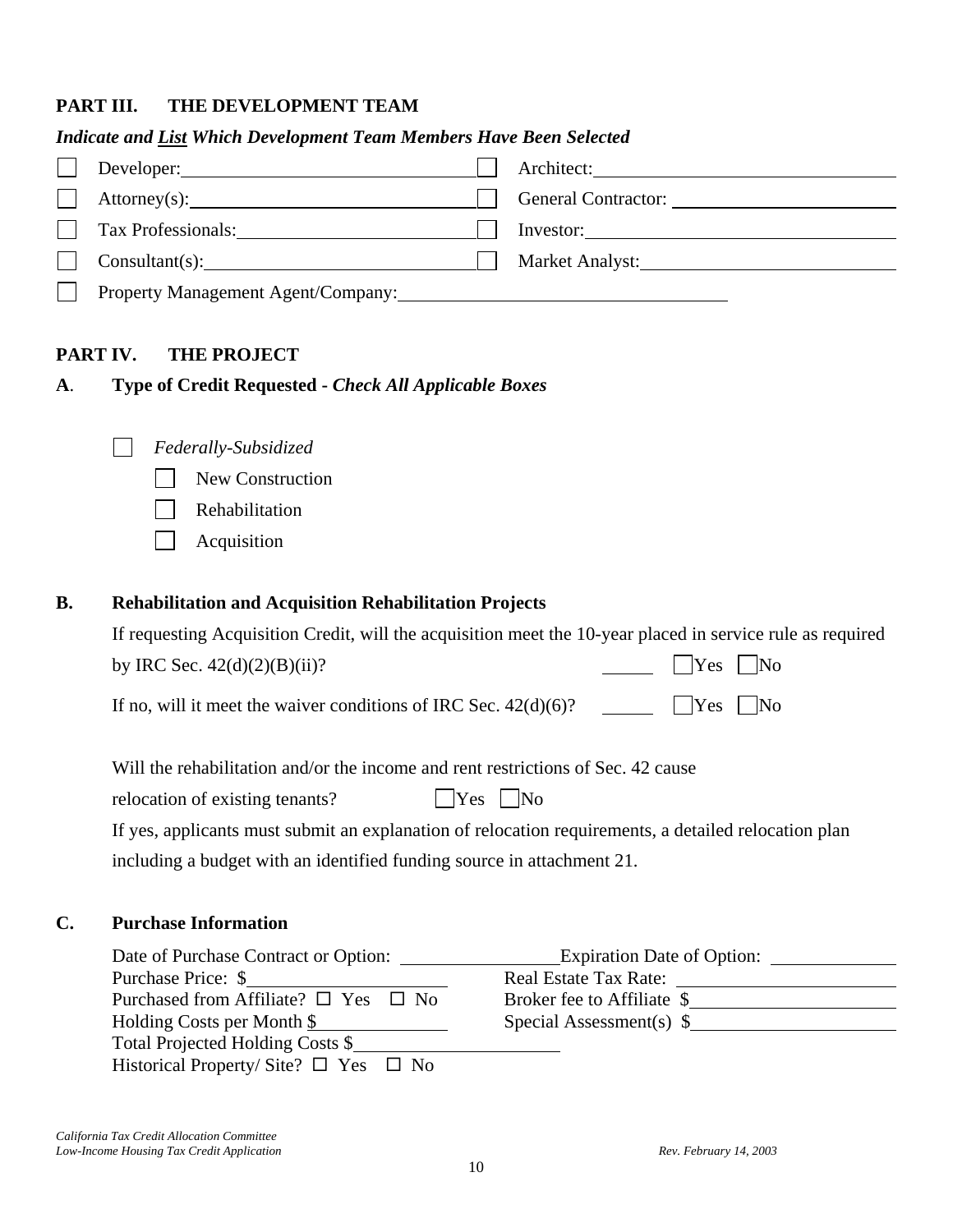# **Project, Land, Building and Unit Information**

| 1. | <b>Project Type</b> ( <i>Check All Applicable Types</i> )                                             |
|----|-------------------------------------------------------------------------------------------------------|
|    | Single Room Occupancy<br><b>One or Two Story Garden</b>                                               |
|    | Two or More Story With an Elevator (number of stories 1997)                                           |
|    | Two or More Story Without an Elevator (number of stories_________________________                     |
|    | $\left[ \text{Other (specificity)} \right]$                                                           |
| 2. | Land                                                                                                  |
|    | acres                                                                                                 |
| 3. | Total Number of Buildings: Residential Community                                                      |
|    | Buildings are on a contiguous site                                                                    |
|    | Buildings are not on a contiguous sites                                                               |
|    | If not contiguous, do buildings meet the requirements of IRC Sec. $42(g)(7)$ ? _____Y/N               |
| 4. | <b>Project Unit Number and Square Footage</b>                                                         |
|    | Total number of units                                                                                 |
|    | Total number of units excluding managers' units                                                       |
|    | Total number of low-income units                                                                      |
|    | %<br>Ratio of low-income units to total units excluding managers' units                               |
|    | Total square footage of all residential units, excluding managers' units                              |
|    |                                                                                                       |
|    | Total square footage of all residential units, including mangers' units                               |
|    | Total square footage of low-income units                                                              |
|    | Ratio of low-income residential to total residential square footage excluding<br>%<br>managers' units |
|    | Applicable fraction, smaller of unit or square footage ratio (use on page 19)<br>%                    |
|    | Total commercial space square footage                                                                 |
|    | Total common space square footage                                                                     |
|    | Total parking structure square footage (if applicable)                                                |
|    | Total square footage of all project structures                                                        |

*California Tax Credit Allocation Committee Low-Income Housing Tax Credit Application*  $\mathbb{R}^p$  *Rev. February 14, 2003 Rev. February 14, 2003*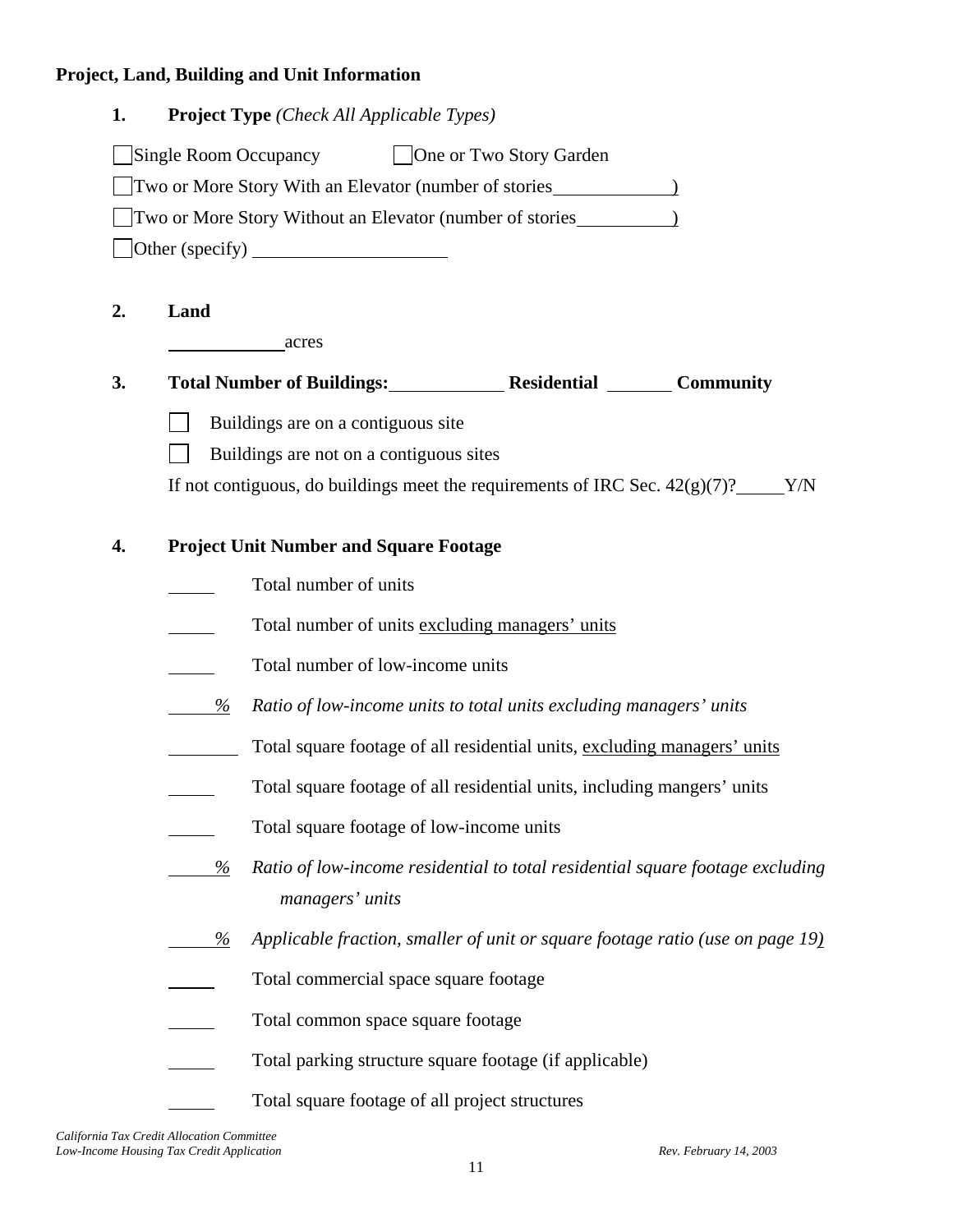# **PART V. PROJECT FINANCING (Sources of Funds)**

### **A. Construction Financing**

|    | <b>Name of Lender/Source</b>        | <b>Term in Months</b> |               | <b>Interest Rate</b> | <b>Amount of Funds</b> |
|----|-------------------------------------|-----------------------|---------------|----------------------|------------------------|
|    |                                     |                       |               |                      | \$                     |
|    |                                     |                       |               |                      | \$                     |
|    |                                     |                       |               |                      | $\mathcal{S}$          |
|    |                                     |                       |               |                      | \$                     |
|    |                                     |                       |               |                      | \$                     |
|    |                                     |                       |               |                      |                        |
|    | <b>Total Funds For Construction</b> |                       |               |                      | $\mathcal{S}$          |
|    |                                     |                       |               |                      |                        |
|    | 1. Name of Lender/Source            |                       |               |                      |                        |
|    |                                     |                       |               |                      |                        |
|    |                                     |                       |               |                      |                        |
|    |                                     |                       |               |                      |                        |
|    | Committed                           |                       | Not Committed |                      |                        |
|    |                                     |                       |               |                      |                        |
|    | 2. Name of Lender/Source            |                       |               |                      |                        |
|    |                                     |                       |               |                      |                        |
|    |                                     |                       |               |                      |                        |
|    |                                     |                       |               |                      |                        |
|    | Committed                           |                       | Not Committed |                      |                        |
|    |                                     |                       |               |                      |                        |
|    | 3. Name of Lender/Source            |                       |               |                      |                        |
|    |                                     |                       |               |                      |                        |
|    |                                     |                       |               |                      |                        |
|    | Committed                           |                       |               | Not Committed        |                        |
|    |                                     |                       |               |                      |                        |
| 4. | Name of Lender/Source               |                       |               |                      |                        |
|    |                                     |                       |               |                      |                        |
|    |                                     |                       |               |                      |                        |
|    |                                     |                       |               |                      |                        |
|    | Committed                           |                       |               | Not Committed        |                        |
|    |                                     |                       |               |                      |                        |

### *List Below All Projected Sources Required To Complete Construction.*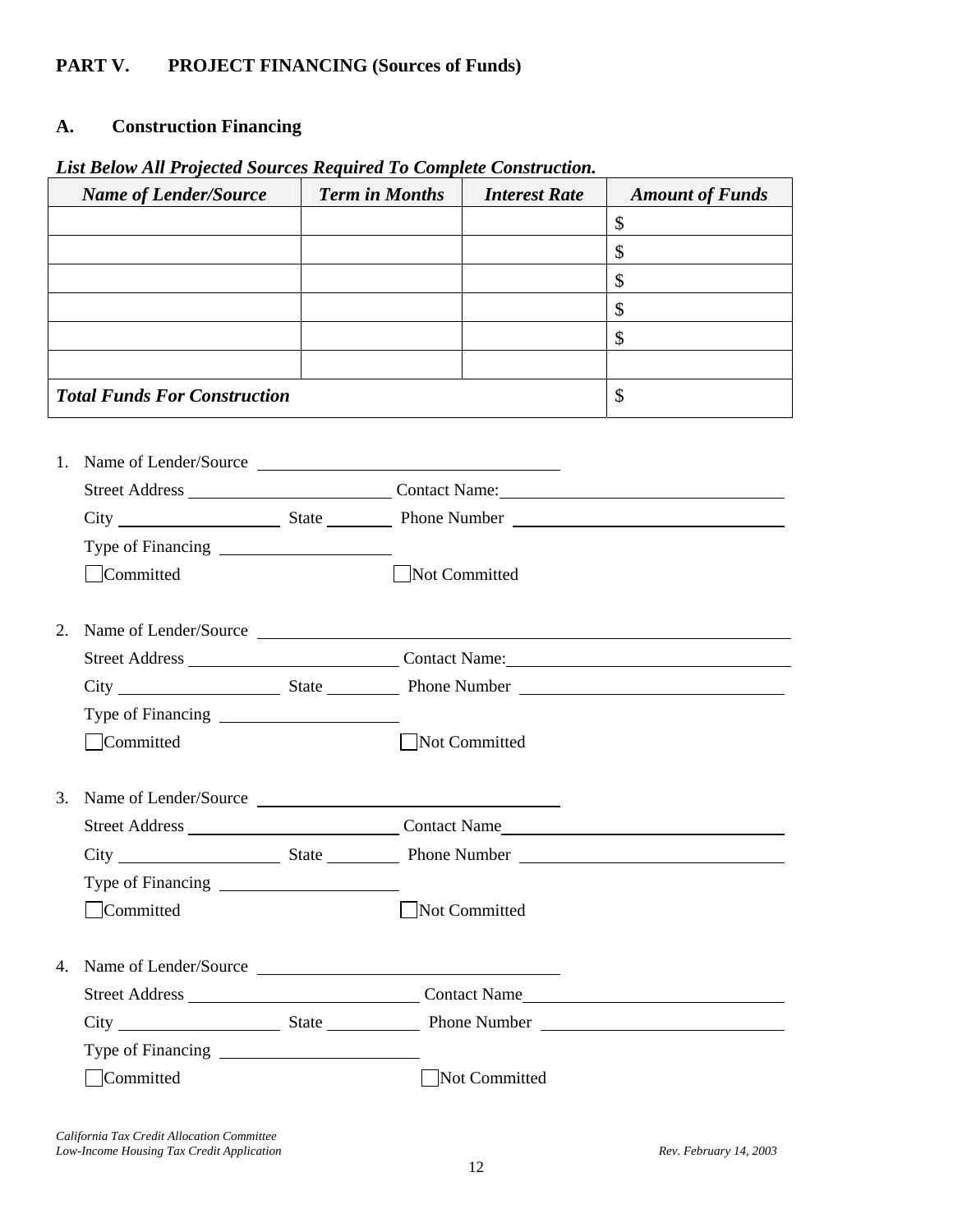# **B. Permanent Financing**

*List Below All Projected Sources Of Funds, Including Grants, Land donations, deferred fees, owner equity, etc.* 

|    | <b>Name of Lender/Source</b>          | <b>Term</b><br>in<br><b>Months</b> | <i>Interest</i><br>Rate | <b>Amount of</b><br><b>Funds</b> | Annual<br><b>Debt</b><br><b>Service</b> | <b>Residual</b><br>Receipts/<br><b>Deferred Pymt.</b> |
|----|---------------------------------------|------------------------------------|-------------------------|----------------------------------|-----------------------------------------|-------------------------------------------------------|
|    |                                       |                                    |                         | $\mathcal{S}$                    |                                         |                                                       |
|    |                                       |                                    |                         | \$                               |                                         |                                                       |
|    |                                       |                                    |                         | \$                               |                                         |                                                       |
|    |                                       |                                    |                         | \$                               |                                         |                                                       |
|    |                                       |                                    |                         | \$                               |                                         |                                                       |
|    | <b>Total Permanent Financing</b>      |                                    |                         | \$                               |                                         |                                                       |
|    | <b>Total Tax Credit Equity</b>        |                                    |                         | $\mathcal{S}$                    |                                         |                                                       |
|    | <b>Total Sources of Project Funds</b> |                                    |                         | $\mathcal{S}$                    |                                         |                                                       |
| 1. | Name of Lender/Source                 |                                    |                         |                                  |                                         |                                                       |
|    |                                       |                                    |                         |                                  |                                         |                                                       |
|    |                                       |                                    |                         |                                  |                                         |                                                       |
|    |                                       |                                    |                         |                                  |                                         |                                                       |
|    | Committed                             |                                    |                         | Not Committed                    |                                         |                                                       |
| 2. | Name of Lender/Source                 |                                    |                         |                                  |                                         |                                                       |
|    |                                       |                                    |                         |                                  |                                         |                                                       |
|    |                                       |                                    |                         |                                  |                                         |                                                       |
|    |                                       |                                    |                         |                                  |                                         |                                                       |
|    | Committed                             |                                    |                         | Not Committed                    |                                         |                                                       |
|    |                                       |                                    |                         |                                  |                                         |                                                       |
|    | 3. Name of Lender/Source              |                                    |                         |                                  |                                         |                                                       |
|    |                                       |                                    |                         |                                  |                                         |                                                       |
|    |                                       |                                    |                         |                                  |                                         |                                                       |
|    |                                       |                                    |                         |                                  |                                         |                                                       |
|    | Committed                             |                                    |                         | Not Committed                    |                                         |                                                       |
| 4. | Name of Lender/Source                 |                                    |                         |                                  |                                         |                                                       |
|    |                                       |                                    |                         |                                  |                                         |                                                       |
|    |                                       |                                    |                         |                                  |                                         |                                                       |
|    | Committed                             |                                    |                         | Not Committed                    |                                         |                                                       |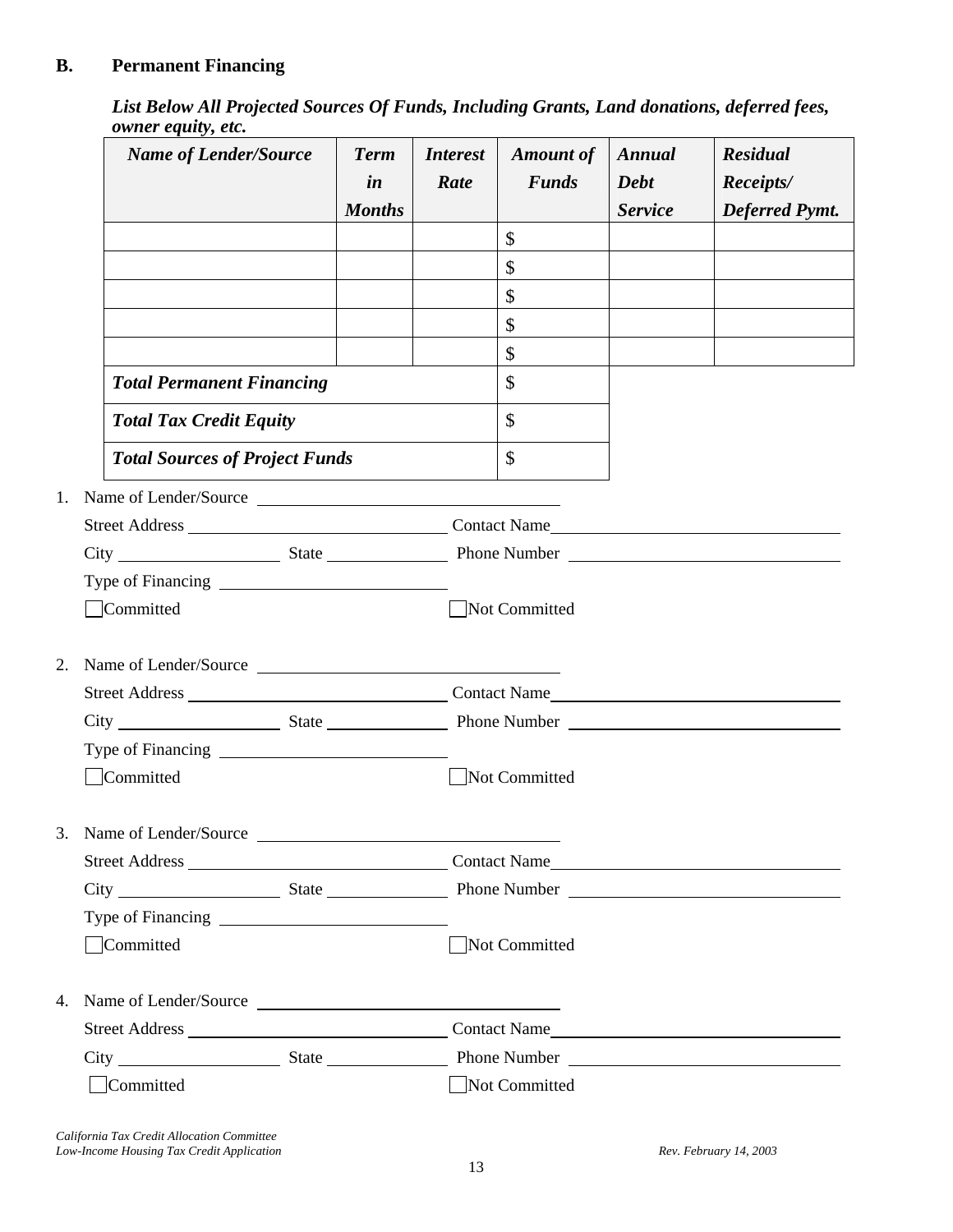#### **PART VI. BASIS, CREDIT AMOUNTS, OPERATING EXPENSES & INCOME**

| A. Development Budget               |                                               |                                   |                                  | <b>PERMANENT SOURCES</b>           |              |   |                |                                           |                            |
|-------------------------------------|-----------------------------------------------|-----------------------------------|----------------------------------|------------------------------------|--------------|---|----------------|-------------------------------------------|----------------------------|
|                                     | <b>TOTAL</b><br><b>PROJECT</b><br><b>COST</b> | <b>RESIDENTIAL</b><br><b>COST</b> | <b>COMMERCIAL</b><br><b>COST</b> | <b>Tax Credit</b><br><b>Equity</b> | $\mathbf{1}$ | 2 | $\overline{3}$ | 30% PVC for<br>Fed Subsidized<br>NC/Rehab | 30% PVC for<br>Acquisition |
| LAND COST/ACQUISITION               |                                               |                                   |                                  |                                    |              |   |                |                                           |                            |
| Land Cost or Value                  |                                               |                                   |                                  |                                    |              |   |                | XXXXXXXX                                  | XXXXXXXX                   |
| Demolition                          |                                               |                                   |                                  |                                    |              |   |                | <b>XXXXXXXX</b>                           | <b>XXXXXXXX</b>            |
| Legal                               |                                               |                                   |                                  |                                    |              |   |                | <b>XXXXXXXX</b>                           | <b>XXXXXXXX</b>            |
| <b>Total Land Cost or Value</b>     |                                               |                                   |                                  |                                    |              |   |                | <b>XXXXXXXX</b>                           | <b>XXXXXXXX</b>            |
| <b>Existing Improvements Value</b>  |                                               |                                   |                                  |                                    |              |   |                | XXXXXXXX                                  |                            |
| Off-Site Improvements               |                                               |                                   |                                  |                                    |              |   |                | <b>XXXXXXXX</b>                           |                            |
| <b>Total Acquisition Cost</b>       |                                               |                                   |                                  |                                    |              |   |                | <b>XXXXXXXX</b>                           |                            |
| <b>REHABILITATION</b>               |                                               |                                   |                                  |                                    |              |   |                |                                           |                            |
| Site Work                           |                                               |                                   |                                  |                                    |              |   |                |                                           |                            |
| <b>Structures</b>                   |                                               |                                   |                                  |                                    |              |   |                |                                           |                            |
| <b>General Requirements</b>         |                                               |                                   |                                  |                                    |              |   |                |                                           |                            |
| <b>Contractor Overhead</b>          |                                               |                                   |                                  |                                    |              |   |                |                                           |                            |
| <b>Contractor Profit</b>            |                                               |                                   |                                  |                                    |              |   |                |                                           |                            |
| General Liability Insurance         |                                               |                                   |                                  |                                    |              |   |                |                                           |                            |
| <b>Total Rehab. Costs</b>           |                                               |                                   |                                  |                                    |              |   |                |                                           |                            |
| <b>Total Relocation Expenses</b>    |                                               |                                   |                                  |                                    |              |   |                |                                           |                            |
| NEW CONSTRUCTION                    |                                               |                                   |                                  |                                    |              |   |                |                                           |                            |
| Site Work                           |                                               |                                   |                                  |                                    |              |   |                |                                           |                            |
| <b>Structures</b>                   |                                               |                                   |                                  |                                    |              |   |                |                                           |                            |
| <b>General Requirements</b>         |                                               |                                   |                                  |                                    |              |   |                |                                           |                            |
| <b>Contractor Overhead</b>          |                                               |                                   |                                  |                                    |              |   |                |                                           |                            |
| <b>Contractor Profit</b>            |                                               |                                   |                                  |                                    |              |   |                |                                           |                            |
| General Liability Insurance         |                                               |                                   |                                  |                                    |              |   |                |                                           |                            |
| <b>Total New Construction Costs</b> |                                               |                                   |                                  |                                    |              |   |                |                                           |                            |
| <b>ARCHITECTURAL FEES</b>           |                                               |                                   |                                  |                                    |              |   |                |                                           |                            |
| Design                              |                                               |                                   |                                  |                                    |              |   |                |                                           |                            |
| Supervision                         |                                               |                                   |                                  |                                    |              |   |                |                                           |                            |

*California Tax Credit Allocation Committee Low-Income Housing Tax Credit Application Rev. February 14, 2003*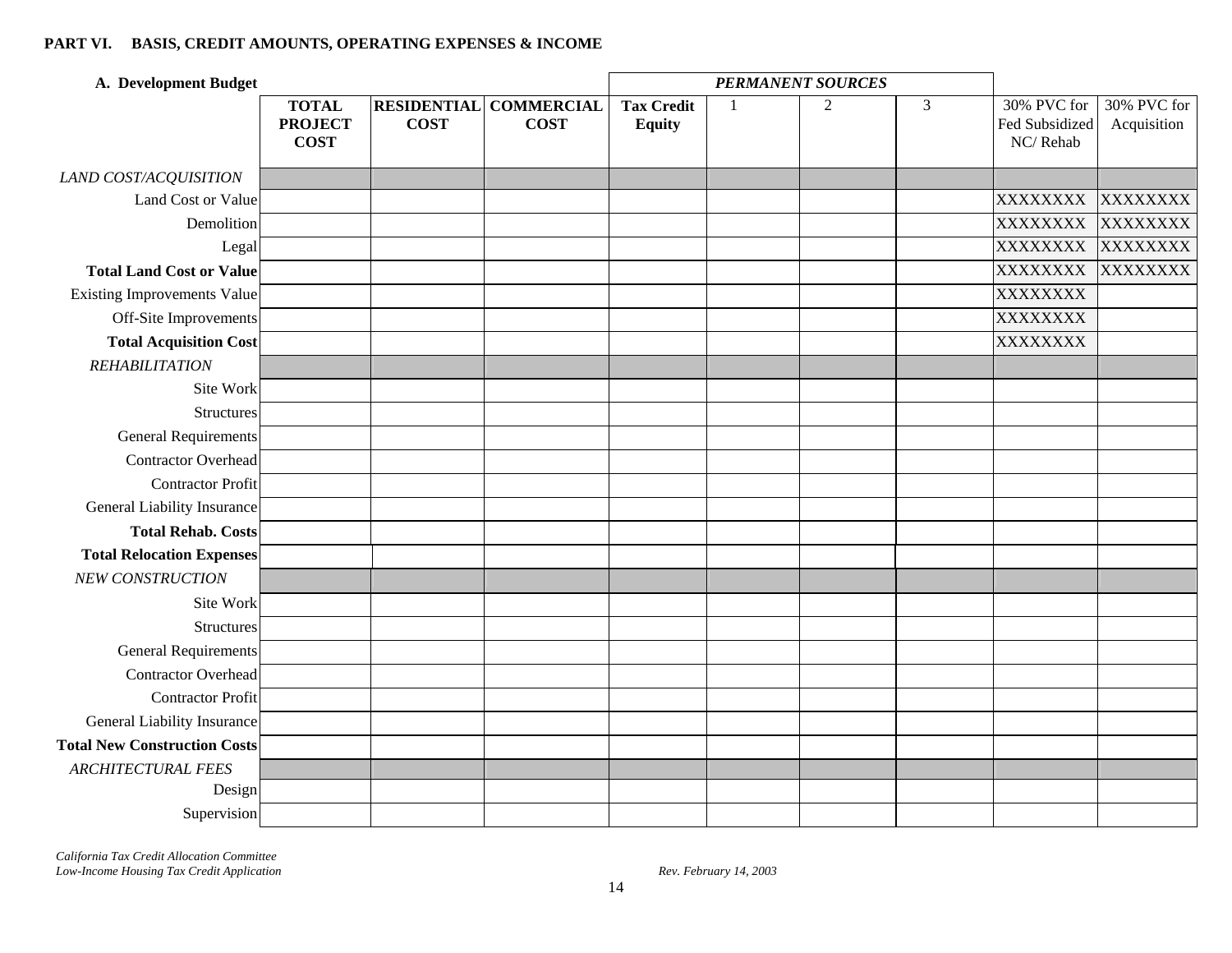| <b>Total Architectural Costs</b>        |                                               |                                   |                                  |                                    |   |   |                |                                             |                            |
|-----------------------------------------|-----------------------------------------------|-----------------------------------|----------------------------------|------------------------------------|---|---|----------------|---------------------------------------------|----------------------------|
|                                         | <b>TOTAL</b><br><b>PROJECT</b><br><b>COST</b> | <b>RESIDENTIAL</b><br><b>COST</b> | <b>COMMERCIAL</b><br><b>COST</b> | <b>Tax Credit</b><br><b>Equity</b> | 1 | 2 | $\overline{3}$ | 30% PVC for<br>Fed Subsidized<br>NC / Rehab | 30% PVC for<br>Acquisition |
|                                         |                                               |                                   |                                  |                                    |   |   |                |                                             |                            |
| <b>Survey &amp; Engineering</b>         |                                               |                                   |                                  |                                    |   |   |                |                                             |                            |
| CONST. INTEREST & FEES                  |                                               |                                   |                                  |                                    |   |   |                |                                             |                            |
| Const. Loan Interest                    |                                               |                                   |                                  |                                    |   |   |                |                                             |                            |
| Origination Fee                         |                                               |                                   |                                  |                                    |   |   |                |                                             |                            |
| Credit Enhance. & App. Fee              |                                               |                                   |                                  |                                    |   |   |                |                                             |                            |
| <b>Bond Premium</b>                     |                                               |                                   |                                  |                                    |   |   |                |                                             |                            |
| Taxes                                   |                                               |                                   |                                  |                                    |   |   |                |                                             |                            |
| Insurance                               |                                               |                                   |                                  |                                    |   |   |                |                                             |                            |
| Title and Recording                     |                                               |                                   |                                  |                                    |   |   |                |                                             |                            |
| <b>Total Const. Interest &amp; Fees</b> |                                               |                                   |                                  |                                    |   |   |                |                                             |                            |
| PERMANENT FINANCING                     |                                               |                                   |                                  |                                    |   |   |                |                                             |                            |
| Loan Origination Fee                    |                                               |                                   |                                  |                                    |   |   |                | <b>XXXXXXXX</b>                             | <b>XXXXXXXX</b>            |
| Credit Enhance. & App. Fee              |                                               |                                   |                                  |                                    |   |   |                | <b>XXXXXXXX</b>                             | <b>XXXXXXXX</b>            |
| Title and Recording                     |                                               |                                   |                                  |                                    |   |   |                | XXXXXXXX                                    | <b>XXXXXXXX</b>            |
| Other                                   |                                               |                                   |                                  |                                    |   |   |                | <b>XXXXXXXX</b>                             | <b>XXXXXXXX</b>            |
| <b>Total Perm. Financing Costs</b>      |                                               |                                   |                                  |                                    |   |   |                | <b>XXXXXXXX</b>                             | XXXXXXXX                   |
| <b>LEGAL FEES</b>                       |                                               |                                   |                                  |                                    |   |   |                |                                             |                            |
| Lender Legal Pd. by Applicant           |                                               |                                   |                                  |                                    |   |   |                |                                             |                            |
| Other (Specify)                         |                                               |                                   |                                  |                                    |   |   |                |                                             |                            |
| <b>Total Attorney Costs</b>             |                                               |                                   |                                  |                                    |   |   |                |                                             |                            |
| <b>RESERVES</b>                         |                                               |                                   |                                  |                                    |   |   |                |                                             |                            |
| <b>Rent Reserves</b>                    |                                               |                                   |                                  |                                    |   |   |                | <b>XXXXXXXX</b>                             | <b>XXXXXXXX</b>            |
| <b>Capitalized Rent Reserves</b>        |                                               |                                   |                                  |                                    |   |   |                | XXXXXXXX                                    | <b>XXXXXXXX</b>            |
| <b>Total Reserve Costs</b>              |                                               |                                   |                                  |                                    |   |   |                | XXXXXXXX                                    | <b>XXXXXXXX</b>            |
| <b>Total Appraisal Costs</b>            |                                               |                                   |                                  |                                    |   |   |                |                                             |                            |
|                                         |                                               |                                   |                                  |                                    |   |   |                |                                             |                            |

**Note: Syndication Costs may not be included as a project cost.**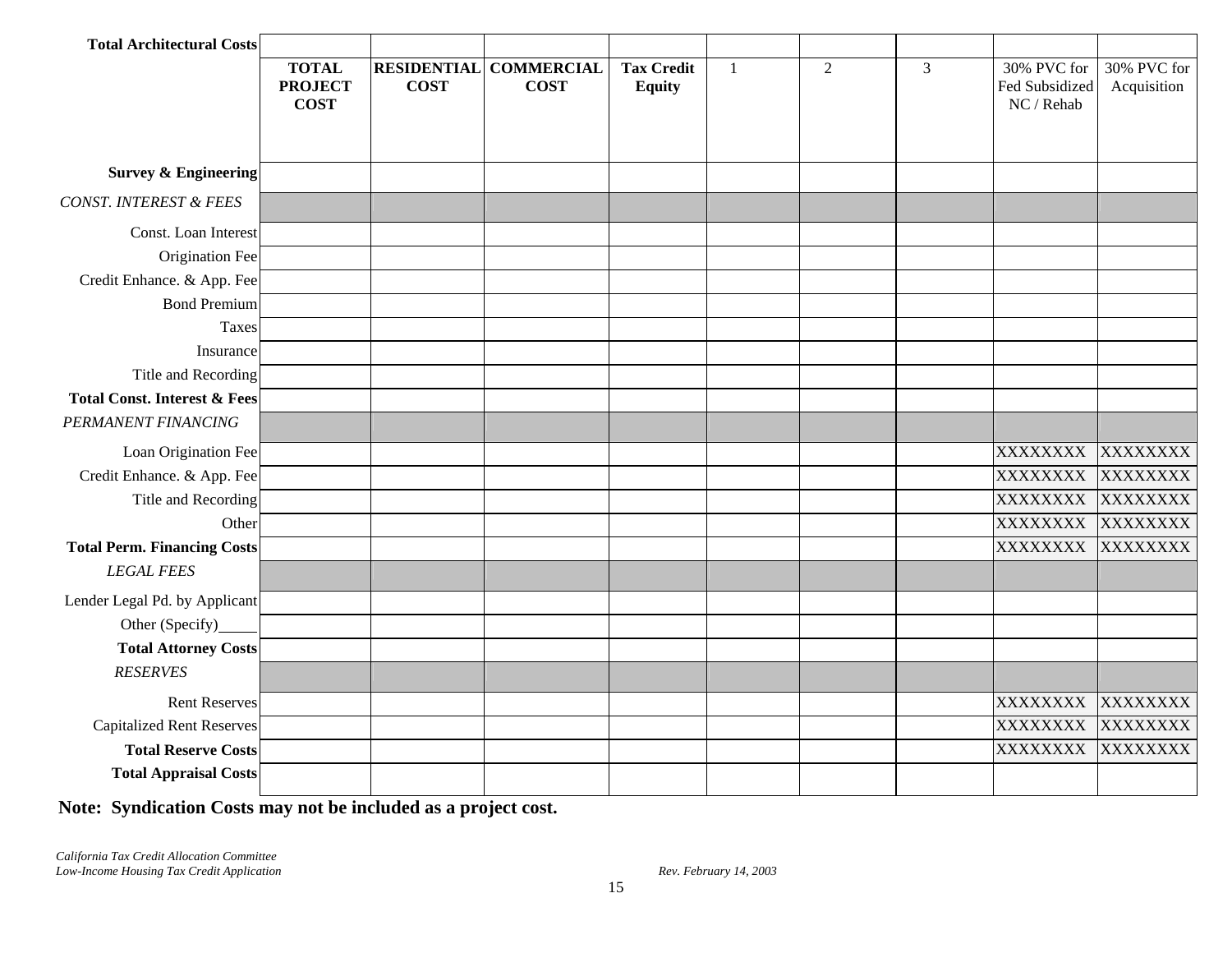|                                                                                                              | <b>TOTAL</b><br><b>PROJECT</b> | <b>COST</b>                        | <b>RESIDENTIAL COMMERCIAL</b><br><b>COST</b> | <b>Tax Credit</b><br><b>Equity</b> | $\mathbf{1}$ | $\overline{2}$                          | $\overline{3}$              | 30% PVC for<br>Fed Subsidized | 30% PVC for<br>Acquisition |
|--------------------------------------------------------------------------------------------------------------|--------------------------------|------------------------------------|----------------------------------------------|------------------------------------|--------------|-----------------------------------------|-----------------------------|-------------------------------|----------------------------|
|                                                                                                              | <b>COST</b>                    |                                    |                                              |                                    |              |                                         |                             | NC / Rehab                    |                            |
| <b>Total Construction</b>                                                                                    |                                |                                    |                                              |                                    |              |                                         |                             |                               |                            |
| <b>Contingency Costs</b>                                                                                     |                                |                                    |                                              |                                    |              |                                         |                             |                               |                            |
| <b>OTHER</b>                                                                                                 |                                |                                    |                                              |                                    |              |                                         |                             |                               |                            |
| TCAC App/Alloc/Monitor Fees                                                                                  |                                |                                    |                                              |                                    |              |                                         |                             |                               | XXXXXXXX XXXXXXXX          |
| <b>Environmental Audit</b>                                                                                   |                                |                                    |                                              |                                    |              |                                         |                             |                               |                            |
| Local Dev. Impact Fees                                                                                       |                                |                                    |                                              |                                    |              |                                         |                             |                               |                            |
| Permit Processing Fees                                                                                       |                                |                                    |                                              |                                    |              |                                         |                             |                               |                            |
| <b>Capital Fees</b>                                                                                          |                                |                                    |                                              |                                    |              |                                         |                             |                               |                            |
| Marketing                                                                                                    |                                |                                    |                                              |                                    |              |                                         |                             | <b>XXXXXXXX</b>               | <b>XXXXXXXX</b>            |
| Furnishings                                                                                                  |                                |                                    |                                              |                                    |              |                                         |                             |                               |                            |
| Market Study                                                                                                 |                                |                                    |                                              |                                    |              |                                         |                             |                               |                            |
| Other (specify)                                                                                              |                                |                                    |                                              |                                    |              |                                         |                             |                               |                            |
| <b>Total Other Costs</b>                                                                                     |                                |                                    |                                              |                                    |              |                                         |                             |                               |                            |
| <b>Subtotals</b>                                                                                             |                                |                                    |                                              |                                    |              | Subtotal Eligible Basis*                |                             |                               |                            |
|                                                                                                              | <b>Total Project</b><br>Cost   | <b>Total</b><br><b>Residential</b> | <b>Total</b><br><b>Commercial</b>            |                                    |              |                                         |                             |                               |                            |
| <b>DEVELOPER COSTS</b>                                                                                       |                                |                                    |                                              |                                    |              |                                         |                             |                               |                            |
| Developer Overhead/Profit                                                                                    |                                |                                    |                                              |                                    |              |                                         |                             |                               |                            |
| <b>Consultant/Processing Agent</b>                                                                           |                                |                                    |                                              |                                    |              |                                         |                             |                               |                            |
| Project Administration                                                                                       |                                |                                    |                                              |                                    |              |                                         |                             |                               |                            |
| Broker fees paid with project<br>funds to a related party                                                    |                                |                                    |                                              |                                    |              |                                         |                             |                               |                            |
| <b>Construction Management</b>                                                                               |                                |                                    |                                              |                                    |              |                                         |                             |                               |                            |
| Oversight by developer<br>Other (specify)                                                                    |                                |                                    |                                              |                                    |              |                                         |                             |                               |                            |
| <b>Total Developer Costs</b>                                                                                 |                                |                                    |                                              |                                    |              |                                         |                             |                               |                            |
| <b>TOTAL PROJECT COST</b>                                                                                    |                                |                                    |                                              |                                    |              |                                         |                             |                               |                            |
| Note: Syndication Costs may not be included as a project cost.                                               |                                |                                    |                                              |                                    |              | Bridge Loan Expense During Construction |                             |                               |                            |
| *Calculate Maximum Developer Fee pursuant to Regulation 10327(c)(2) using these eligible basis<br>subtotals. |                                |                                    |                                              |                                    |              |                                         | <b>Total Eligible Basis</b> |                               |                            |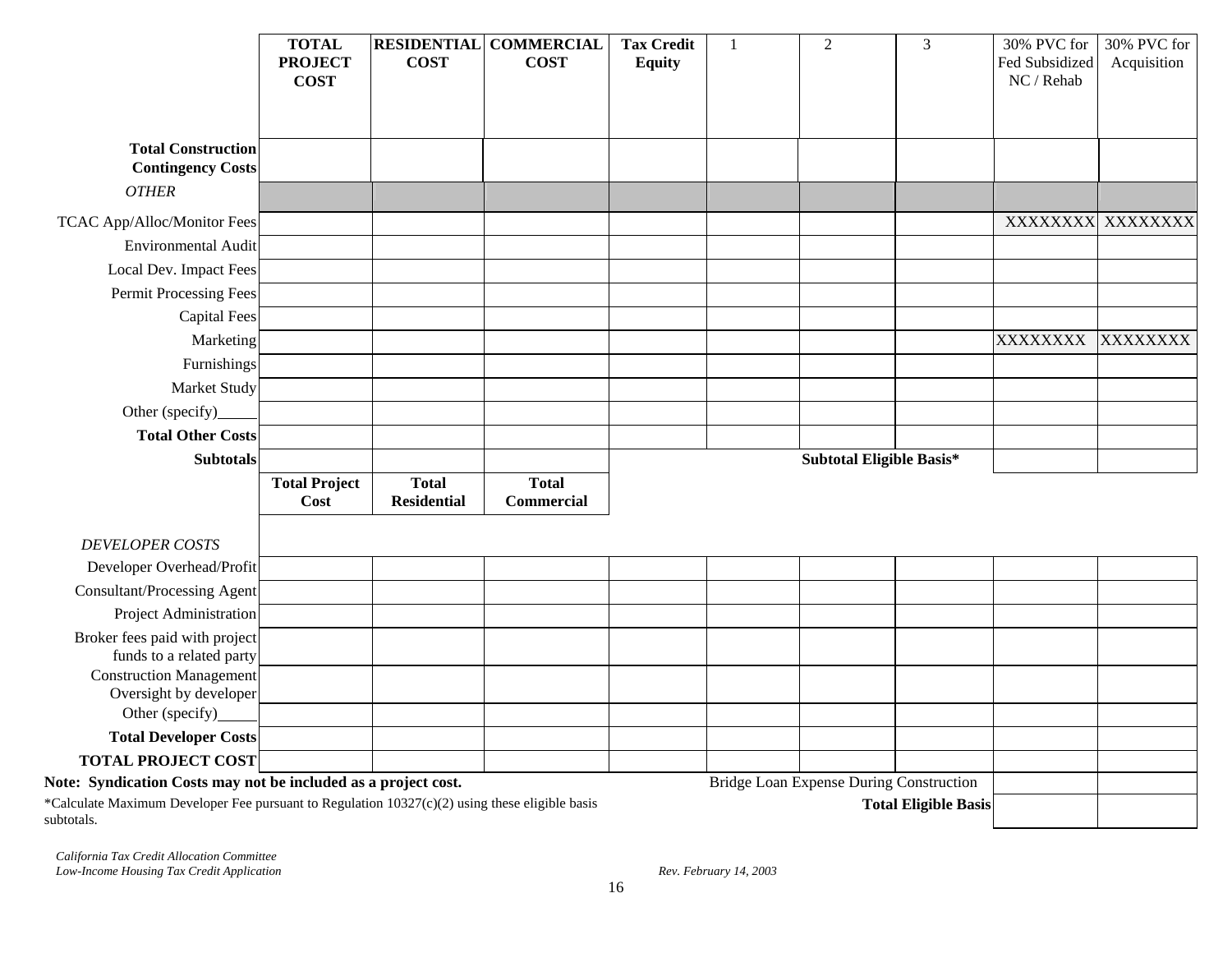# **PART VI. BASIS, CREDIT AMOUNTS, OPERATING EXPENSES & INCOME (cont.)**

# **B. Determination of Eligible and Qualified Basis**

|                                                            | 30% PVC for<br>New Construction         | 30% PVC for<br>Acquisition |
|------------------------------------------------------------|-----------------------------------------|----------------------------|
|                                                            | /Rehabilitation                         |                            |
| Total Eligible Basis (from previous page)                  | \$                                      | $\mathbb{S}$               |
| Deduct From Eligible Basis:                                |                                         |                            |
| All Grant Proceeds Used to Finance Costs in Eligible Basis | \$                                      | \$                         |
| Non-Qualified Non-Recourse Financing                       | \$                                      | \$                         |
| Non-Qualifying Portion of Higher Quality Units             | \$                                      | $\mathbb{S}$               |
| Historic Credit (residential portion only)                 | \$                                      | \$                         |
| <b>Total Ineligible Amounts</b>                            | \$                                      | $\mathcal{S}$              |
| Total Eligible Basis Amount Voluntarily Excluded           | \$                                      | $\mathcal{S}$              |
| <b>TOTAL BASIS REDUCTION</b>                               | \$                                      | \$                         |
| TOTAL REQUESTED UNADJUSTED ELIGIBLE BASIS                  | $\mathcal{S}$                           | $\mathcal{S}$              |
| High Cost Area Adjustment (Reg. Section 10327(d)(1))       | x 130%<br>If applicable, otherwise 100% | x 100%                     |
| <b>TOTAL ADJUSTED ELIGIBLE BASIS</b>                       | \$                                      | $\mathcal{S}$              |
| Applicable Fraction (from application page 11)             | X<br>$\%$                               | X<br>$\%$                  |
| <b>QUALIFIED BASIS</b>                                     | \$                                      | \$                         |
| <b>TOTAL COMBINED QUALIFIED BASIS</b>                      |                                         |                            |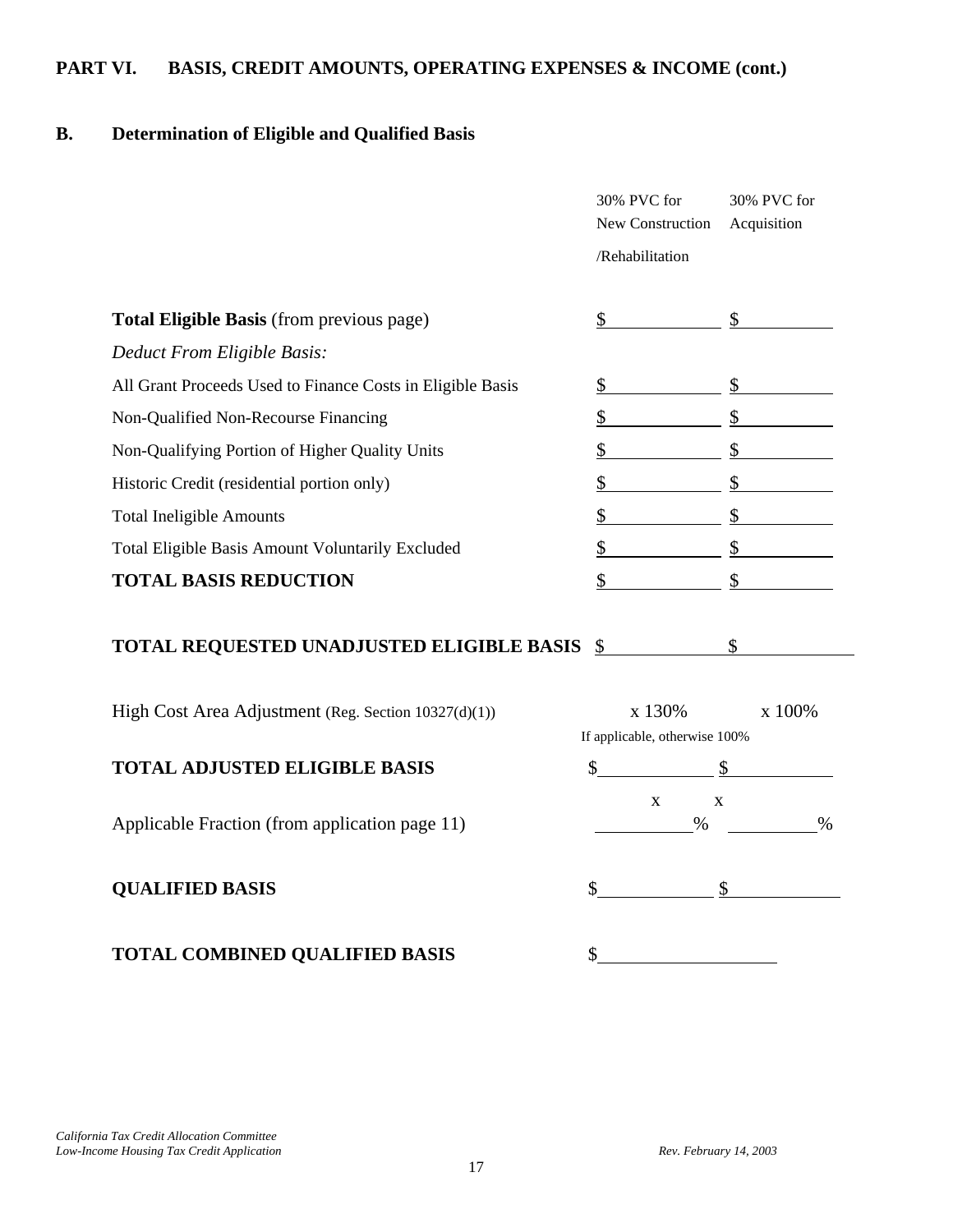#### **C.** Determination of Federal Credit

|     |                                             | New Construction/<br><b>Rehabilitation</b> | Acquisition |     |
|-----|---------------------------------------------|--------------------------------------------|-------------|-----|
| C1. | <b>Qualified Basis</b>                      |                                            |             |     |
| C2. | Applicable Percentage*                      | $x\,3.50\%$                                | $x\,3.50\%$ |     |
| C3. | Subtotal Annual Federal Credit              |                                            | $(a)$ \$    | (b) |
| C4. | <b>Total Combined Annual Federal Credit</b> |                                            | $(a + b)$   |     |

 \*Re-applications that locked in the applicable credit percentage must use the locked-in rate (IRS TD 8520, Section 1.42-8(a)(4)). All other re-applications shall use the applicable credit percentage as established pursuant to TCAC Regulation Section 10327(e).

### **D. Determination of Minimum Federal Credit Necessary For Feasibility**

| D1. Total Project Cost                                                                                                                                                                                                                                                                                                                                                    |              |  |
|---------------------------------------------------------------------------------------------------------------------------------------------------------------------------------------------------------------------------------------------------------------------------------------------------------------------------------------------------------------------------|--------------|--|
| D2. Permanent Financing (page 13), Excluding Equity from Tax Credits                                                                                                                                                                                                                                                                                                      |              |  |
| D3. Funding Gap $(D1 - D2)$                                                                                                                                                                                                                                                                                                                                               |              |  |
| D4. Tax Credits Factor (Reg. Section $10327(c)(4)$ )<br>Be sure and use the highest tax credit factor in your calculation.<br>Use the higher of the tax credit factor listed in your Investor's letter (attachment 15)<br>or the minimum tax credit factors listed below.<br>The minimum tax credit factor for projects applying under <b>Reg. Section 10326</b> is 0.65. | $0.65$ or 0. |  |
| D5. Total Credits Necessary for Feasibility (D3 divided by D4)                                                                                                                                                                                                                                                                                                            |              |  |
| D6. Annual Federal Credit Necessary for Feasibility (D5 divided by 10)                                                                                                                                                                                                                                                                                                    | \$           |  |
| D7. Maximum Annual Federal Credits (lesser of C4 or D6)                                                                                                                                                                                                                                                                                                                   |              |  |
| D8. Equity Raised From Federal Credit (10 x D7 x D4)                                                                                                                                                                                                                                                                                                                      | \$           |  |
| D9. Remaining Funding Gap (D3 - D8)                                                                                                                                                                                                                                                                                                                                       |              |  |
|                                                                                                                                                                                                                                                                                                                                                                           |              |  |

*If Funding Gap Is Greater Than Zero The Project Is Not Feasible.*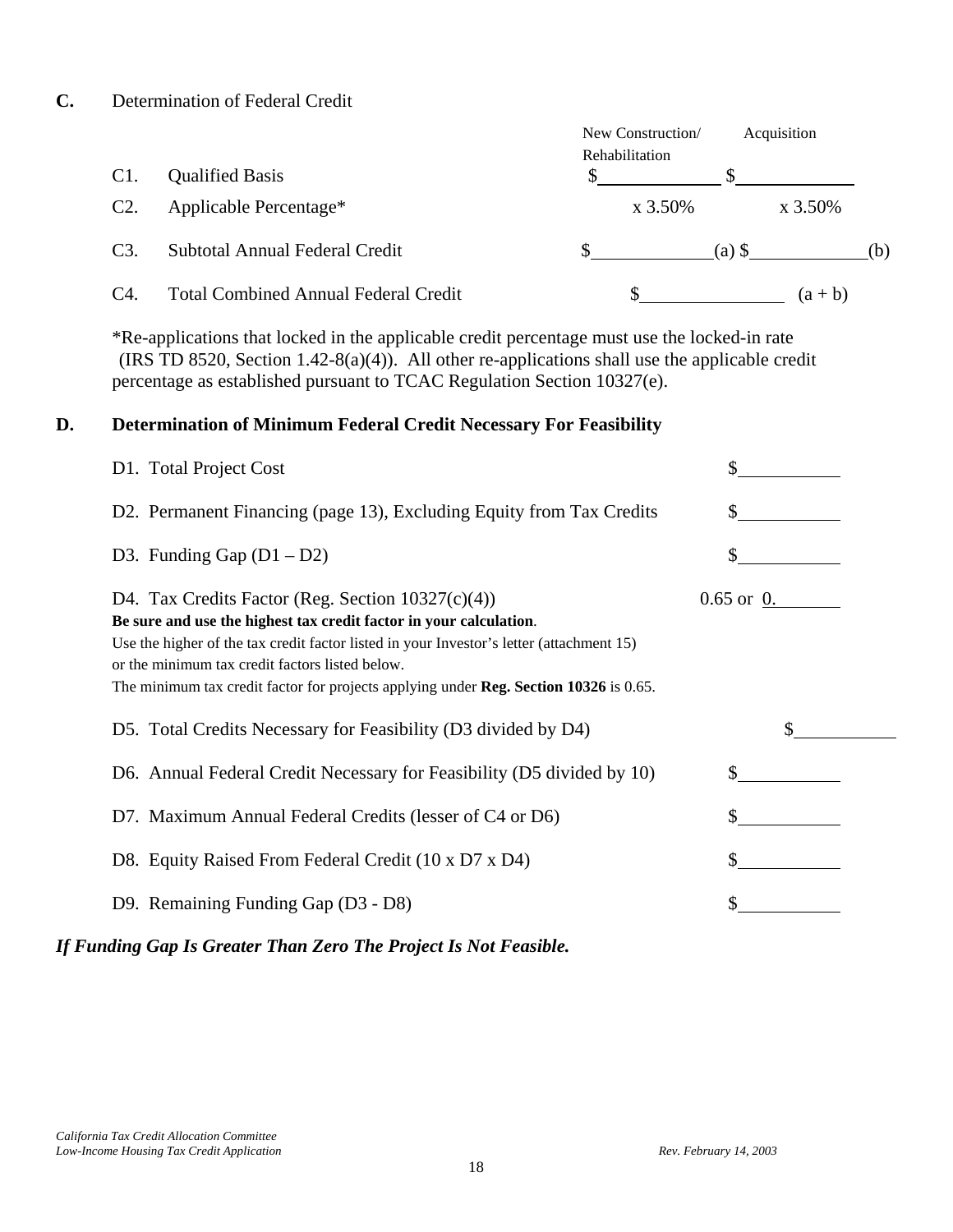### **G. Income Information** *(BREAK OUT UNIT SIZES BY VARYING AFFORDABILITY LEVELS)*

| (a)                     | (b)        | (c)                 | (d)                  | (e)            | (f)                   | (g)       |  |  |  |
|-------------------------|------------|---------------------|----------------------|----------------|-----------------------|-----------|--|--|--|
|                         |            | Proposed            | <b>Total Monthly</b> | Monthly        | <b>Monthly Rent</b>   | % of Area |  |  |  |
| # of                    |            | <b>Monthly Rent</b> | Rents                | <b>Utility</b> | <b>Plus Utilities</b> | Median    |  |  |  |
| <b>Bedrooms</b>         | # of Units | (Less Utilities)    | $(b \times c)$       | Allowance      | $(c + e)$             | Income    |  |  |  |
| <b>Low Income Units</b> |            |                     |                      |                |                       |           |  |  |  |
|                         |            |                     |                      |                |                       |           |  |  |  |
|                         |            |                     |                      |                |                       |           |  |  |  |
|                         |            |                     |                      |                |                       |           |  |  |  |
|                         |            |                     |                      |                |                       |           |  |  |  |
|                         |            |                     |                      |                |                       |           |  |  |  |
|                         |            |                     |                      |                |                       |           |  |  |  |
|                         |            |                     |                      |                |                       |           |  |  |  |
| Total # Units           |            | Total               | Φ<br>Φ               |                |                       |           |  |  |  |

| <b>Managers' Units</b> |  |       |  |  |  |  |  |
|------------------------|--|-------|--|--|--|--|--|
|                        |  |       |  |  |  |  |  |
|                        |  |       |  |  |  |  |  |
|                        |  |       |  |  |  |  |  |
| Total # Units          |  | Total |  |  |  |  |  |

| <b>Market Rate Units</b> |  |       |  |  |  |  |  |  |
|--------------------------|--|-------|--|--|--|--|--|--|
|                          |  |       |  |  |  |  |  |  |
|                          |  |       |  |  |  |  |  |  |
|                          |  |       |  |  |  |  |  |  |
|                          |  |       |  |  |  |  |  |  |
| Total # Units            |  | Total |  |  |  |  |  |  |

# AGGREGATE MONTHLY RENTS FOR <u>ALL</u> UNITS \$

x 12

AGGREGATE ANNUAL

RENTS FOR <u>ALL</u> UNITS (column d): \\$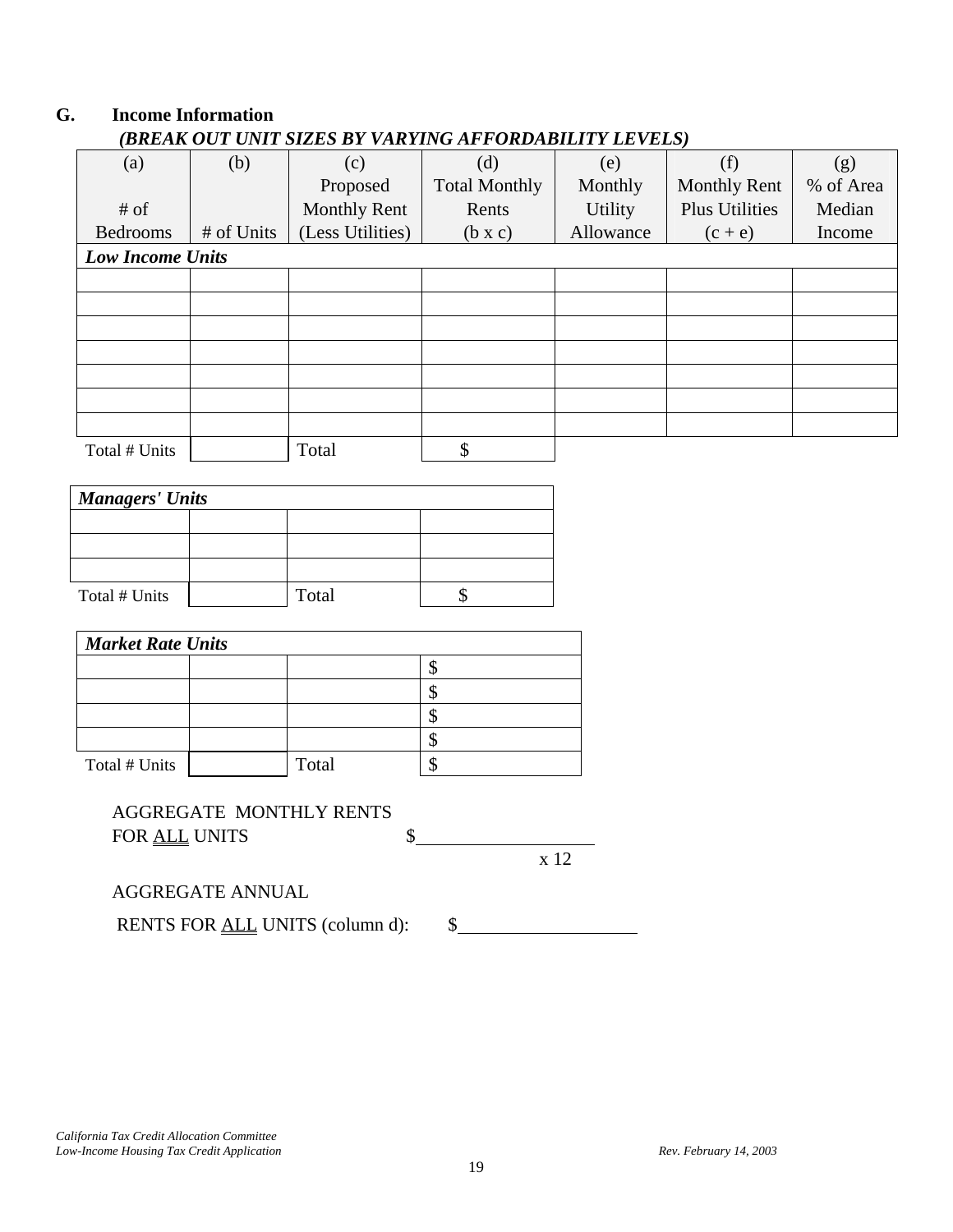# **G. Income Information (cont.)**

| Rental Subsidy Income/Operating Subsidy, if any.<br>Number of units receiving assistance<br>Length of contract (years)<br>Expiration date of contract |              |  |
|-------------------------------------------------------------------------------------------------------------------------------------------------------|--------------|--|
| TOTAL PROJECTED ANNUAL RENTAL SUBSIDY                                                                                                                 |              |  |
| Miscellaneous Income                                                                                                                                  |              |  |
| <b>Annual Income from Laundry Facilities</b><br>Annual Income from Vending Machines<br><b>Annual Interest Income</b><br>Other Annual Income (Specify) | $\sim$<br>\$ |  |
| <b>TOTAL MISCELLANEOUS INCOME</b>                                                                                                                     |              |  |
| TOTAL ANNUAL POTENTIAL GROSS INCOME<br>(From Residential Sources)                                                                                     |              |  |
| Commercial Income<br>Annual Income from Professional Space<br>Annual Income from Commercial Space                                                     | s            |  |
| TOTAL ANNUAL COMMERCIAL INCOME                                                                                                                        |              |  |

**H. Monthly Resident Utility Allowance by Unit Size (utility allowances must be itemized and correlated with the PHA utility allowance schedule form in attachment 5(C)** 

|                      | 0 BR | 1 BR | 2 BR | 3 BR | 4 BR | <b>BR</b> |
|----------------------|------|------|------|------|------|-----------|
|                      |      |      |      |      |      |           |
| <b>Space Heating</b> |      |      |      |      |      |           |
| Water Heating        |      |      |      |      |      |           |
| Cooking              |      |      |      |      |      |           |
| Lighting             |      |      |      |      |      |           |
| Other (Specify)      |      |      |      |      |      |           |
| <b>TOTALS</b>        |      |      |      |      |      |           |

Name of PHA Providing Utility Allowances: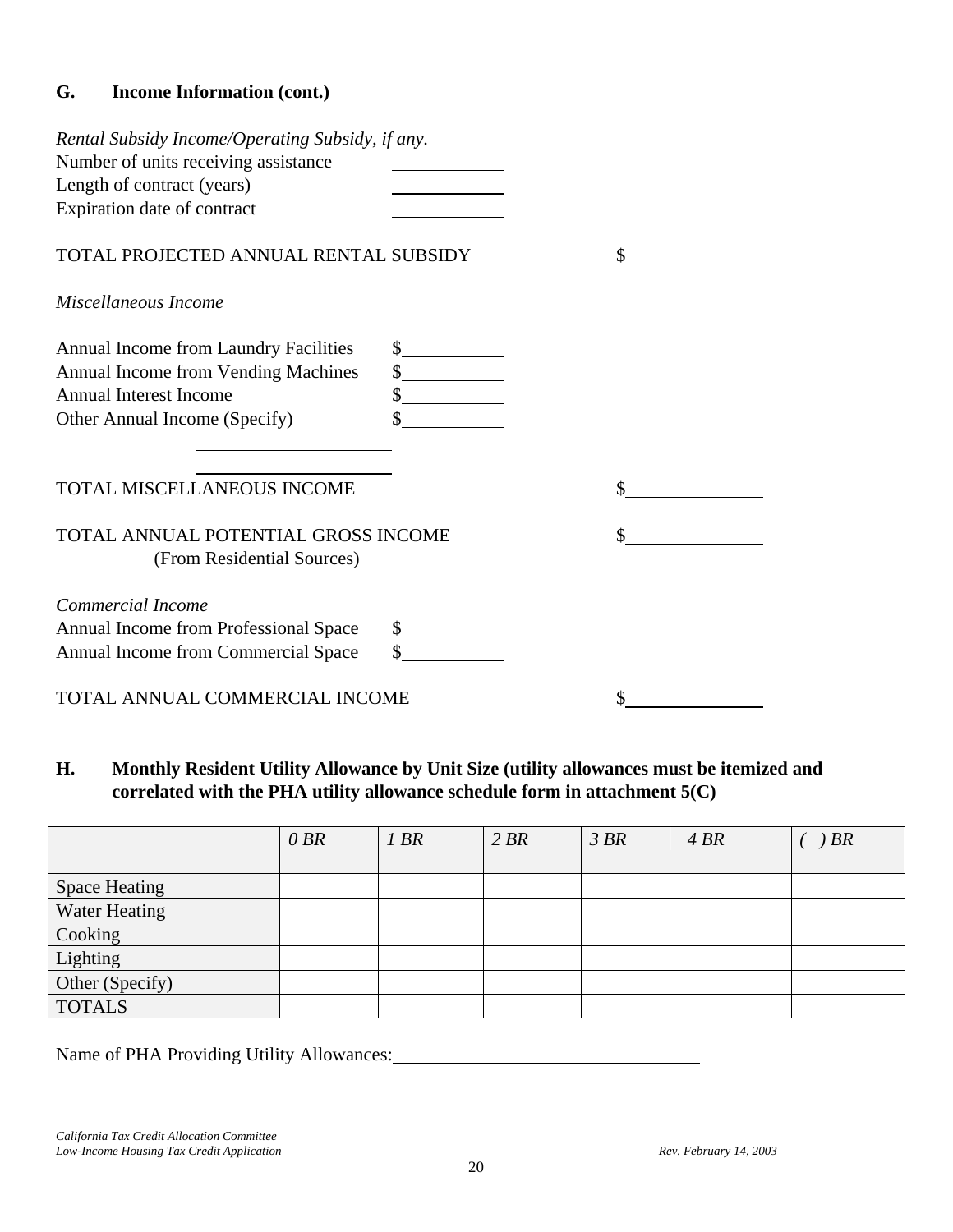# **I. Annual Residential Operating Expenses** (Reg. Section 10327(g))

| General Administrative                          |                                                                                                                                |    |
|-------------------------------------------------|--------------------------------------------------------------------------------------------------------------------------------|----|
| Advertising                                     | \$<br><u> 1980 - Johann Barbara, martxa alemaniar a</u>                                                                        |    |
| Legal                                           | \$                                                                                                                             |    |
| Accounting/Audit                                | \$<br><u> 1989 - Johann Barbara, martxa a</u>                                                                                  |    |
| Security                                        | \$<br><u> 1980 - Johann Barbara, politik eta politik eta politik eta politik eta politik eta politik eta politik eta p</u> oli |    |
| Other                                           | \$                                                                                                                             |    |
| <b>Total General Administrative</b>             |                                                                                                                                | \$ |
| <b>Management Fee</b>                           |                                                                                                                                | \$ |
| <b>Utilities</b>                                |                                                                                                                                |    |
| Fuel                                            | \$                                                                                                                             |    |
| Gas                                             |                                                                                                                                |    |
| <b>Total Utilities</b>                          |                                                                                                                                | \$ |
| <b>Total Water/Sewer</b>                        |                                                                                                                                | \$ |
| Payroll/Payroll Taxes                           |                                                                                                                                |    |
| <b>On-site Manager</b>                          | s                                                                                                                              |    |
| Maintenance Personnel                           | $\frac{1}{2}$                                                                                                                  |    |
|                                                 | \$                                                                                                                             |    |
| <b>Total Payroll/Payroll Taxes</b>              |                                                                                                                                | \$ |
| <b>Total Insurance</b>                          |                                                                                                                                | \$ |
| Maintenance                                     |                                                                                                                                |    |
| Painting                                        | \$<br><u> 1989 - Johann Barbara, martin a</u>                                                                                  |    |
| Repairs                                         | \$                                                                                                                             |    |
| <b>Trash Removal</b>                            | \$<br><u> 1989 - Johann Barbara, martxa alemani</u> ar a                                                                       |    |
| Exterminating                                   | \$                                                                                                                             |    |
| Grounds                                         | \$                                                                                                                             |    |
| Elevator                                        | \$                                                                                                                             |    |
| Other                                           | \$                                                                                                                             |    |
| <b>Total Maintenance</b>                        |                                                                                                                                | \$ |
| Other (specify)                                 |                                                                                                                                |    |
|                                                 | \$                                                                                                                             |    |
| <b>Total Other</b>                              |                                                                                                                                | \$ |
| * TOTAL ANNUAL RESIDENTIAL OPERATING EXPENSES   |                                                                                                                                | \$ |
| ** TOTAL NUMBER OF UNITS IN PROJECT             |                                                                                                                                |    |
| ANNUAL OPERATING EXPENSES PER UNIT(divide */**) |                                                                                                                                |    |
| <b>TOTAL SERVICE AMENITIES BUDGET</b>           |                                                                                                                                |    |
| <b>TOTAL RESERVE FOR REPLACEMENT</b>            |                                                                                                                                | \$ |
| <b>TOTAL REAL ESTATE TAXES</b>                  |                                                                                                                                |    |
| <b>Annual Commercial Operating Expenses</b>     |                                                                                                                                |    |
| <b>TOTAL COMMERCIAL SPACE EXPENSES</b>          |                                                                                                                                |    |
|                                                 |                                                                                                                                |    |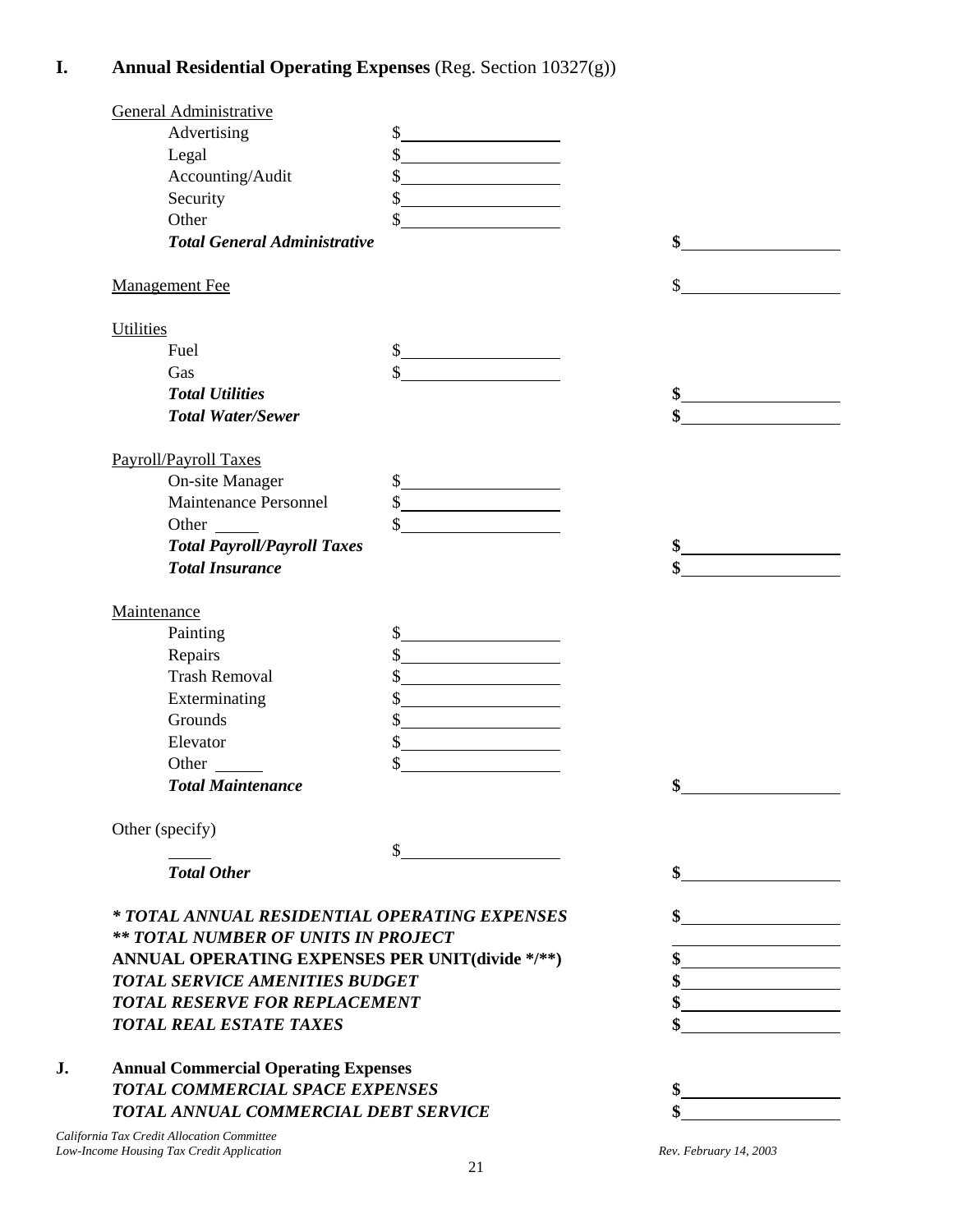### **PART VII. SUBSIDIES**

#### **A. Loan and Grant Subsidies**

*Please Indicate if Any Of The Following Subsidies Are Proposed.* 

|                                          | <b>Included in Eligible Basis?</b> |               |
|------------------------------------------|------------------------------------|---------------|
|                                          | Yes / No                           | <b>Amount</b> |
| Tax-Exempt Financing                     |                                    |               |
| HOME Investment Partnership Act (HOME)   |                                    |               |
| Mc Kinney Funds                          |                                    |               |
| <b>Century Housing Corporation</b>       |                                    |               |
| Redevelopment Set-aside Funds            |                                    |               |
| Community Development Block Grant (CDBG) |                                    |               |
| <b>HOPE VI</b>                           |                                    |               |
| State (specify)                          |                                    |               |
| Local (specify)                          |                                    |               |
| Private (specify)                        |                                    |               |

### **B. Rental Subsidy Anticipated** (Reg. Section 10322(h)(25))

*Indicate By Percent Of Units Affected, Any Rental Subsidy Expected To Be Available To The Project.* 

| Approval Date    | Amount per year \$ |                      |
|------------------|--------------------|----------------------|
| Source (Specify) | $\frac{0}{0}$      |                      |
|                  | Units<br>Term      | <b>Total Subsidy</b> |
|                  | Subsidized         |                      |

### **C. Pre-Existing Subsidies (Rehab. and Rehab./Acquisition Only)**

### *Indicate The Subsidy Amount For Any Of The Following Currently Utilized By The Project.*

| Sec $221(d)(3)$ BMIR<br>HUD Sec 236<br>HUD Sec 236 $&$ Tax-exempts $\$$<br><b>HUD Section 8</b> |     |                | Rent Sup/RAP<br>Mc Kinney Funds<br>RHS 521 (rent subsidy) $\$<br>State/Local |  |
|-------------------------------------------------------------------------------------------------|-----|----------------|------------------------------------------------------------------------------|--|
| Will the subsidy continue?                                                                      | Yes | N <sub>o</sub> | If yes, specify term                                                         |  |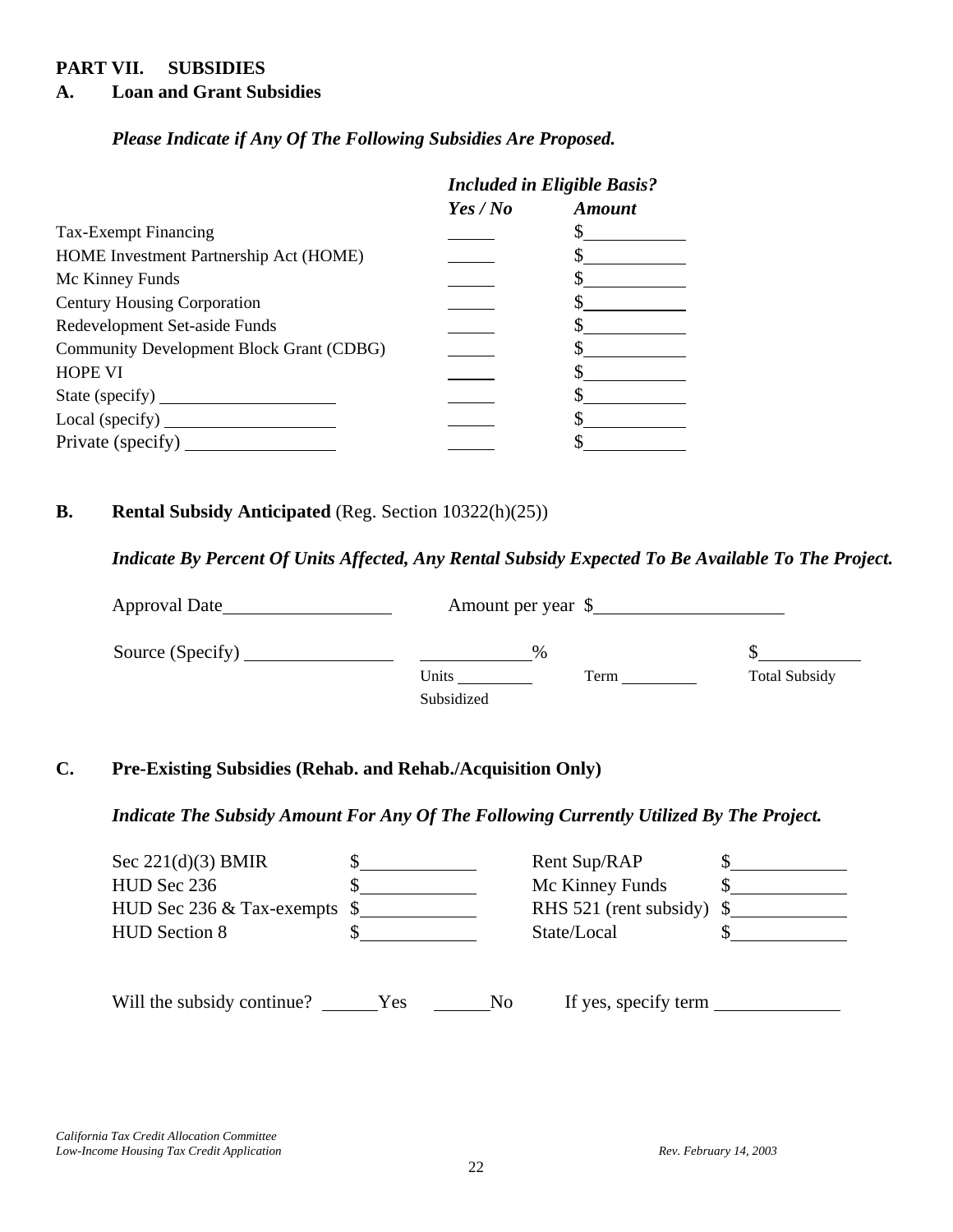### **APPLICATION CHECKLIST**

*Please Submit Required Information Where Applicable To The Proposed Project. Label And Tab Each Attachment With The Designated Checklist Number, And Place All Attachments In Checklist Order.* 

# **IF attached:** √ **Box IF not attached: N/A**

*Tax-Exempt Bond Applications. Applicants requesting federal tax Credit under the requirements of IRC Section 42(h)(4) shall provide the following information. (Reg. Section 10326)* 

| 1. | Market Study (Reg. Section 10322(h)(10))                                                                                                                                                   |  |  |  |  |
|----|--------------------------------------------------------------------------------------------------------------------------------------------------------------------------------------------|--|--|--|--|
|    | Market Study Summary Sheet.<br>A).                                                                                                                                                         |  |  |  |  |
|    | Market study prepared by an independent third party (Reg. Section 10322(h)(10))<br>$B)$ .<br>Including all items listed in Market Study Guidelines.                                        |  |  |  |  |
| 2. | <b>Demonstrated site control.</b> Evidence of site control (Reg. Section $10326(g)(2)$ )                                                                                                   |  |  |  |  |
|    | A)(i) A current title report (within 90 days of application) showing the applicant holds fee title.                                                                                        |  |  |  |  |
|    | A)(ii) An executed lease agreement or lease option for the length of time the project will be regulated<br>under this program between the applicant and the owner of the subject property. |  |  |  |  |
|    | A)(iii) An executed disposition and development agreement between the applicant and a public agency.                                                                                       |  |  |  |  |
|    | A)(iv) A valid, current, enforceable contingent purchase and sale agreement or option agreement                                                                                            |  |  |  |  |
|    | between the applicant and the owner of the subject property.                                                                                                                               |  |  |  |  |
|    | Current title report (Reg. Section $10326(g)(2)(B)$ ).<br>$B)$ .                                                                                                                           |  |  |  |  |
|    |                                                                                                                                                                                            |  |  |  |  |
| 3. | Description and Certification of subsidies (Reg. Section 10322(h)(25), Section 10322(h)(26)).                                                                                              |  |  |  |  |
| 4. | Local approvals. Evidence of local approvals and zoning provided on TCAC form letter, Attachment 4.<br>(Reg. Section $10326(g)(3)$ ).                                                      |  |  |  |  |
| 5. | Financial feasibility (Reg. Section $10326(g)(4)$ , & $10327(c)$ )                                                                                                                         |  |  |  |  |
|    | $A)$ .<br>Financing plan (Reg. Section 10322(h)(18)                                                                                                                                        |  |  |  |  |
|    | 15 year proforma of all revenue and expense projections using TCAC underwriting requirements<br>$B$ ).                                                                                     |  |  |  |  |
|    | set forth in section 10327. (Reg. Section 10322(h)(27) & 10327)                                                                                                                            |  |  |  |  |
|    | Utility allowance estimates accompanied by a letter from H.A. Applicants must indicate which<br>$C$ ).                                                                                     |  |  |  |  |
|    | components of the utility allowance schedule apply to the project (Reg. Section 10322(h)(24))                                                                                              |  |  |  |  |
| 6. | Sponsor/Development team characteristics (Reg. Section $10326(g)(5)$ )                                                                                                                     |  |  |  |  |
|    | Project participants (Reg. Section 10322(h)(5))<br>A).                                                                                                                                     |  |  |  |  |
|    |                                                                                                                                                                                            |  |  |  |  |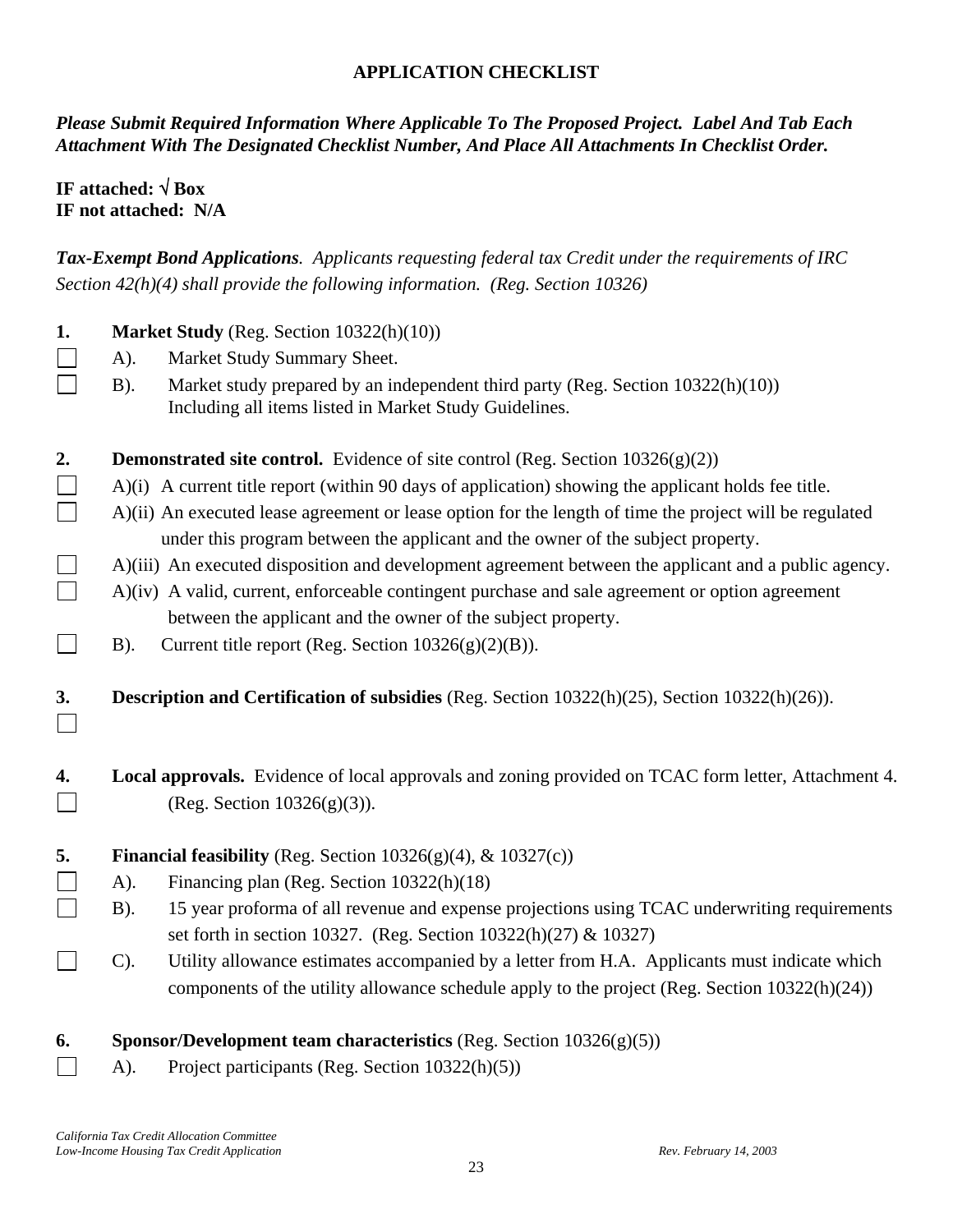|     | $B$ ).                                                                 | TCAC form "Previous Participation and Schedule A" for applicant/developer, proposed general                                                       |  |  |
|-----|------------------------------------------------------------------------|---------------------------------------------------------------------------------------------------------------------------------------------------|--|--|
|     |                                                                        | partner, Attachment 6.                                                                                                                            |  |  |
|     | $C$ ).                                                                 | Resume for all other members of the development team or Attachment 6.                                                                             |  |  |
|     |                                                                        | (Reg. Section $10326(g)(5)(B)$ )                                                                                                                  |  |  |
|     | $D$ ).<br>$E$ ).                                                       | Organizational documents (Reg. Section 10322(h)(3))                                                                                               |  |  |
|     |                                                                        | Default/foreclosure for applicant and general partners (Reg. Section 10326(g)(5)(D))                                                              |  |  |
| 7.  |                                                                        | <b>Minimum construction standards</b> (Reg. Section $10326(g)(6)$ )                                                                               |  |  |
|     | A).                                                                    | Provide certification from owner/applicant.                                                                                                       |  |  |
|     | $B)$ .                                                                 | Request for waiver of any unnecessary or excessively expensive rehabilitation project<br>requirements.                                            |  |  |
| 8.  |                                                                        | <b>Issuer determination of Credit</b> (Reg. Section 10326(d))                                                                                     |  |  |
| 9.  |                                                                        | Additional application requirements (Reg. Section 10326(e))                                                                                       |  |  |
|     | A).                                                                    | Name, phone number and contact person of bond issuer                                                                                              |  |  |
|     | $B)$ .                                                                 | Verification of availability of the bond financing, the bond issuance date,                                                                       |  |  |
|     |                                                                        | and the percentage of aggregate basis (including land) financed by the bonds verified by a CPA                                                    |  |  |
|     |                                                                        | or other tax professional.                                                                                                                        |  |  |
|     | $C$ ).                                                                 | Evidence of application submittal to CDLAC or CalHFA initial loan commitment.<br>(Reg. Section 10326(h) & (j))                                    |  |  |
|     |                                                                        | <b>Site and Project Information</b>                                                                                                               |  |  |
| 10. |                                                                        | <b>Legal description</b> (Reg. Section $10322(h)(7)$ )                                                                                            |  |  |
|     | A).                                                                    | Legal description                                                                                                                                 |  |  |
|     | $B)$ .                                                                 | Site location map (reg. Section $10322(h)(11)$ )                                                                                                  |  |  |
| 11. | Unique site features (Reg. Section $10322(h)(12)$ )                    |                                                                                                                                                   |  |  |
| 12. | <b>Construction and design description</b> (Reg. Section 10322(h)(13)) |                                                                                                                                                   |  |  |
| 13. |                                                                        | Architectural drawings (Reg. Section 10322(h)(14))                                                                                                |  |  |
|     | A).                                                                    | Architectural drawings including site layout and all project amenities/facilities                                                                 |  |  |
|     | $B)$ .                                                                 | Certification from the architect that the development will comply with the physical building<br>requirements of all applicable fair housing laws. |  |  |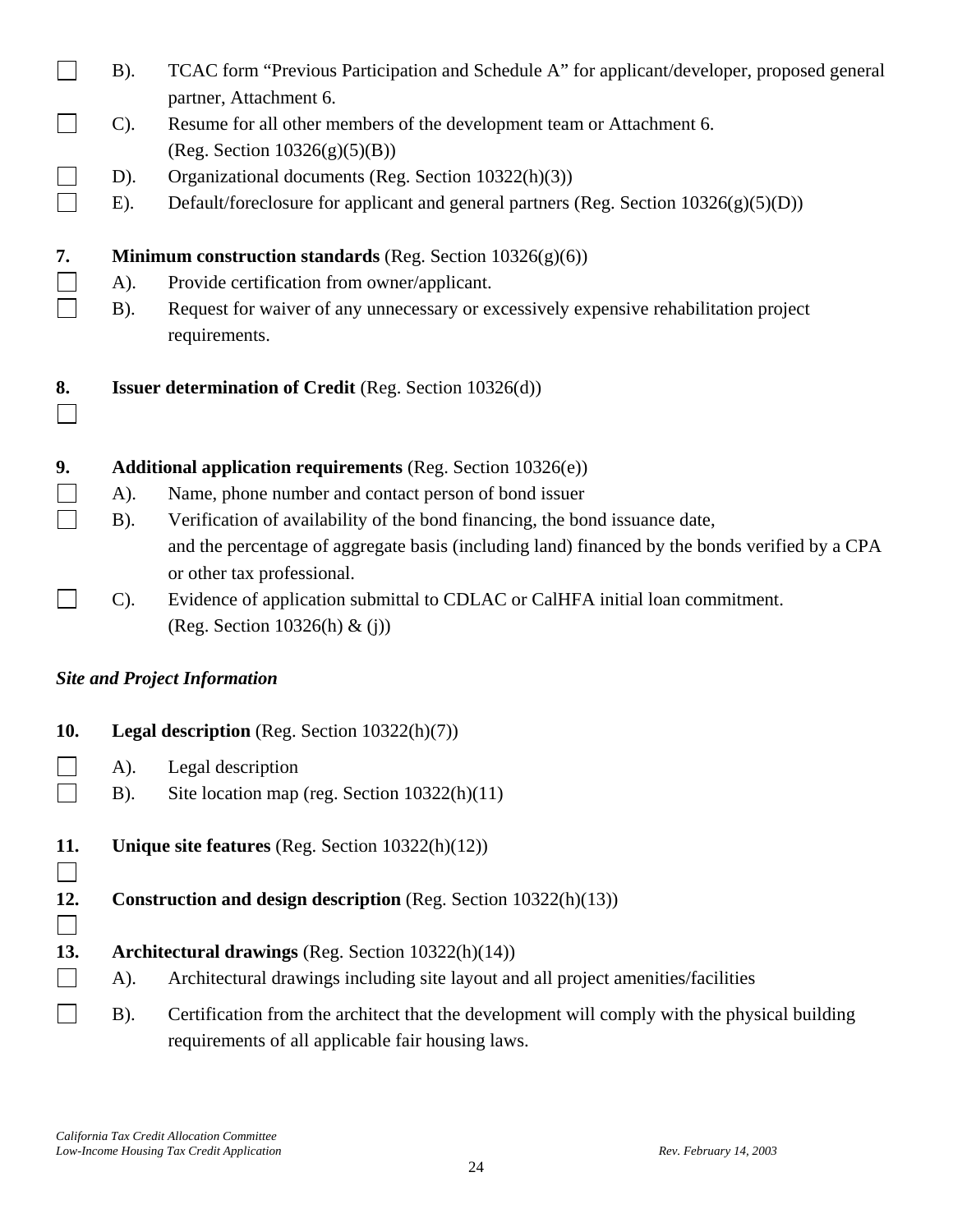### *Project Cost Information*

| 14.    |           | Eligible basis certification (Reg. Section 10322(h)(19))                                                                                                                                                                                                                               |
|--------|-----------|----------------------------------------------------------------------------------------------------------------------------------------------------------------------------------------------------------------------------------------------------------------------------------------|
| is     | A).       | Eligible basis certification including an acknowledgement from the tax professional that he/she                                                                                                                                                                                        |
|        |           | aware of the Internal Revenue Service Technical Advice Memorandum numbered 200043015,<br>00043016, 200043017, 200044004, and 200044005, and that the tax professional believes the<br>project meets the requirements of Section $42(h)(1)(E)$ taking into consideration those rulings. |
|        | $B$ ).    | Itemization of local development impact fees provided on TCAC form 14(B).                                                                                                                                                                                                              |
| 15.    |           | Terms of syndication agreement (Reg. Section 10322(h)(22))                                                                                                                                                                                                                             |
|        | A).       | Use TCAC sample letter $# 15(a)$                                                                                                                                                                                                                                                       |
| 16.    |           | Tax credit factor certification (Reg. Section 10322(h)(23))                                                                                                                                                                                                                            |
| 17.    |           | Threshold basis limit increases and certifications (Reg. Section $10302$ (kk) &                                                                                                                                                                                                        |
|        |           | (Reg. Section $10327(c)(5)(A) \& (B)(C)(D)(E))$ )                                                                                                                                                                                                                                      |
|        | A).       | Evidence from the assessing entity of impact fees to be charged. (Reg. Section 10302(kk))                                                                                                                                                                                              |
|        | $A)(i)$ . | Applicant's Certification of local development impact fees provided on TCAC form 17(A).                                                                                                                                                                                                |
|        | $B)$ .    | Evidence of funding which requires that prevailing wages be paid.                                                                                                                                                                                                                      |
|        | $B)(i)$ . | Certification from architect that parking will be required to be located beneath the residential units.                                                                                                                                                                                |
| $\Box$ |           | B)(ii). Certification from the applicant and architect that a day care center will be part of the proposed<br>development.                                                                                                                                                             |
|        | $C$ ).    | Certification from architect regarding energy efficiency, resource conservation, or indoor air<br>quality items that will be incorporated into the project. (Reg. Section $10327(c)(5)(B)$ )                                                                                           |
|        | D).       | Architect's cost certification regarding required seismic upgrading and or toxic or other                                                                                                                                                                                              |
|        |           | environmental mitigation work. (Reg. Section $10327(c)(5)(D)$ )                                                                                                                                                                                                                        |
|        | E)        | Submit required documentation from your architect or engineer along with a request for a 5% basis<br>increase if the project utilizes new energy technologies. (Reg. Section $10327(c)(5)(E)$ )                                                                                        |

### *Acquisition and Rehabilitation Credit Applications*

- **18. Acquisition Credit application** (Reg. Section 10322(i)(3))
- A(i). Chain of Title report (Reg. Section 10322(i)(3)  $\Box$
- $\Box$ A(ii) Tax professional's opinion (Reg. Section 10322(i)(3)(A))
- B). Request for 10-year rule waiver (Reg. Section 10322(i)(3)(B))  $\Box$